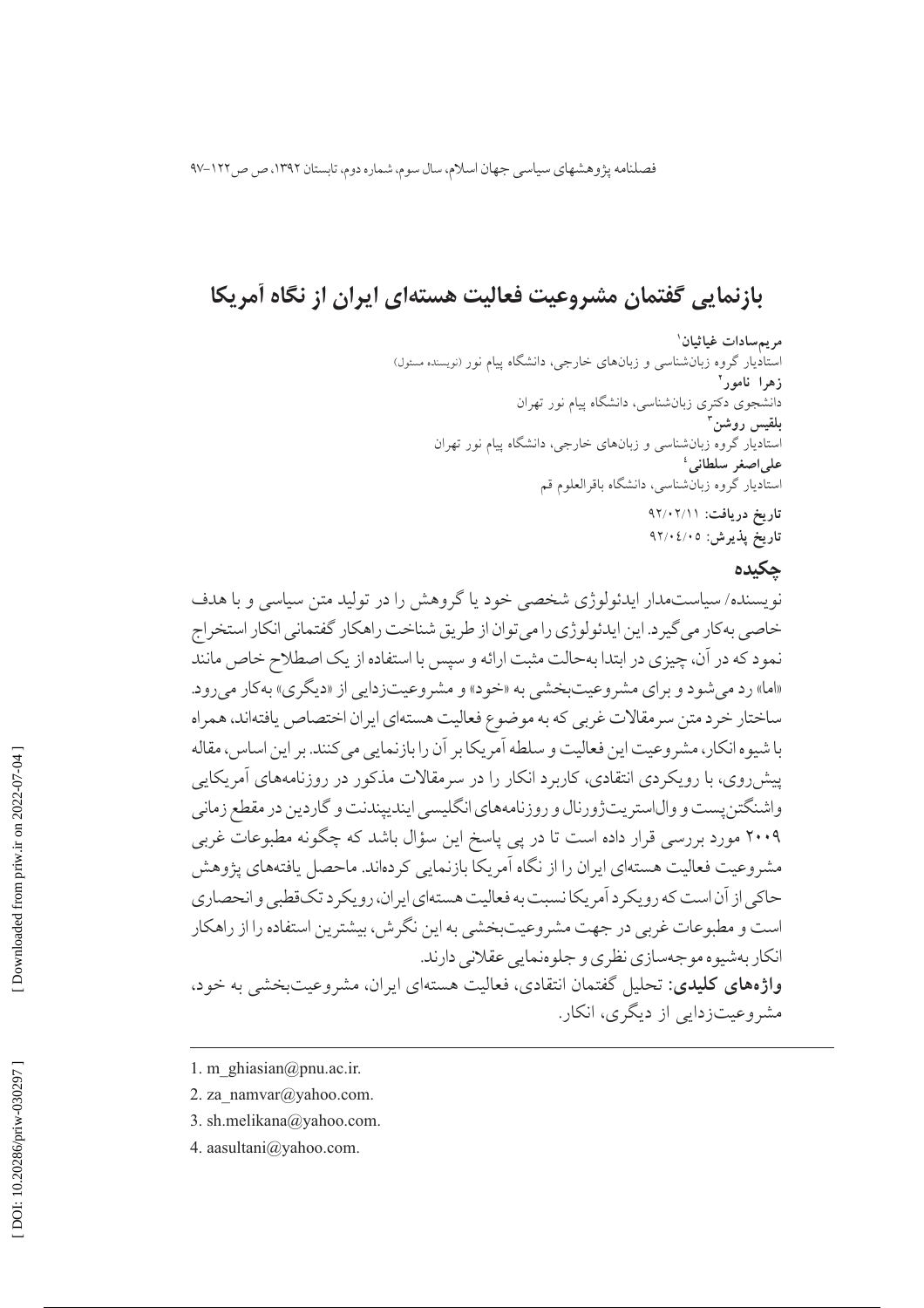# اعمال قدرت از سوی دولتها برای دستیابی به منافع خود و اعمال سلطه بر دیگر کشورها با اســتفاده از روشهای مختلفی مثل زور، خشــونت، جنگ نرم و غیره صورت میگیرد. در واقع، دولتهای قدرتمند مبنای حقانیت و تجویز اعمال ســلطه خود را به صورتهای مختلفی مشروع جلوه میدهند. دولتهای حاکم و مسلط، در یک ساختار اجتماعی نابرابر و تضادآمیز، برای سازگار کردن ذهنیت افراد با شرایط رنج اَور عینی، یعنی پر کردن شکاف بين ذهن و عين، به مفاهيم ايدئولوژي و سـلطه متوسـل مي شوند. در چنين شرايطي، زبان بيشترين نقش را در تبليغات فريبنده و مشروعيتبخش دارد. زبان سرشار از اصطلاحات ارزشـــي همراه با تنفر و علاقه اســـت؛ علاقه به آنهايي كه تسليم سازوكار قدرت شدهاند و تنفر از آنهایی که در این ســازوکار قدرتمندانه، حل و جذب نشــدهاند (وندایک، ' ۱۹۹۳: ۲۵۱). بسـیاری از مسائل حاد سیاسی، بر محور زبان میچرخد. در واقع، قدرت ساختاری زبان این فرصت را در اختیار دولتهای قدرتمند قرار می دهد تا ســلطه خود را در عرصه نحـو و واژگان از طريق تحريف واقعيت، بازتوليد و اعمال كنند و گفتمان حاكم جامعه را به نفع خود و حامیان خویش جهت دهند.

در مورد مسئله هستهاي ايران، نظم گفتماني حاكم بر مطبوعات غربي در به تصوير كشيدن سلطه دولت آمريكا به اين گونه است كه با زبان قدرت سعى در مشروعيتبخشي به خود<sup>٬</sup> و ارائه تصویری مثبت از اعمال حاکمیت خود بر این مسئله و نیز مشروعیتزدایی از دیگری ۳ (ایران) دارد. لذا، تحلیل گفتمان سرمقالات غربی مرتبط با این موضوع برای کشف روابط و مناسـبات قدرت در جهت بازتوليد و حفظ ساختارهاي اجتماعي و سياسي خود و همچنين أشــكار كردن راهكارهاي زباني اين مشروعيتبخشي/زدايي ضروري بهنظرميرسد. در اين مقاله برآنیم تا با رویکرد کیفی تحلیل گفتمان انتقادی وندایک، روابط قدرت و شـگردهای زباني وابســته به آن را در جريان اعمال حاكميت آمريكا در خصوص فعاليت هستهاى ايران در ســرمقالات روزنامههای آمریکایی واشنگتن پســت و والیاستریتژورنال و روزنامههای انگلیسی **ایندییندنت** و گاردین در مقطع زمانی ۲۰۰۹ نشان داده و به این سؤال یاسخ دهیم که



مقدمه

# $4<sub>A</sub>$

سال سوم، شماره دوم،<br>تابستان ۱۳۹۲

- 1. T. Van Dijk.
- 2. self-legitimation.
- 3. other-delegitimation.

صلنامە على<sub>مى – پژوهشه<br>پژوہش*ای ساس ج*ان *اسلا*</sub>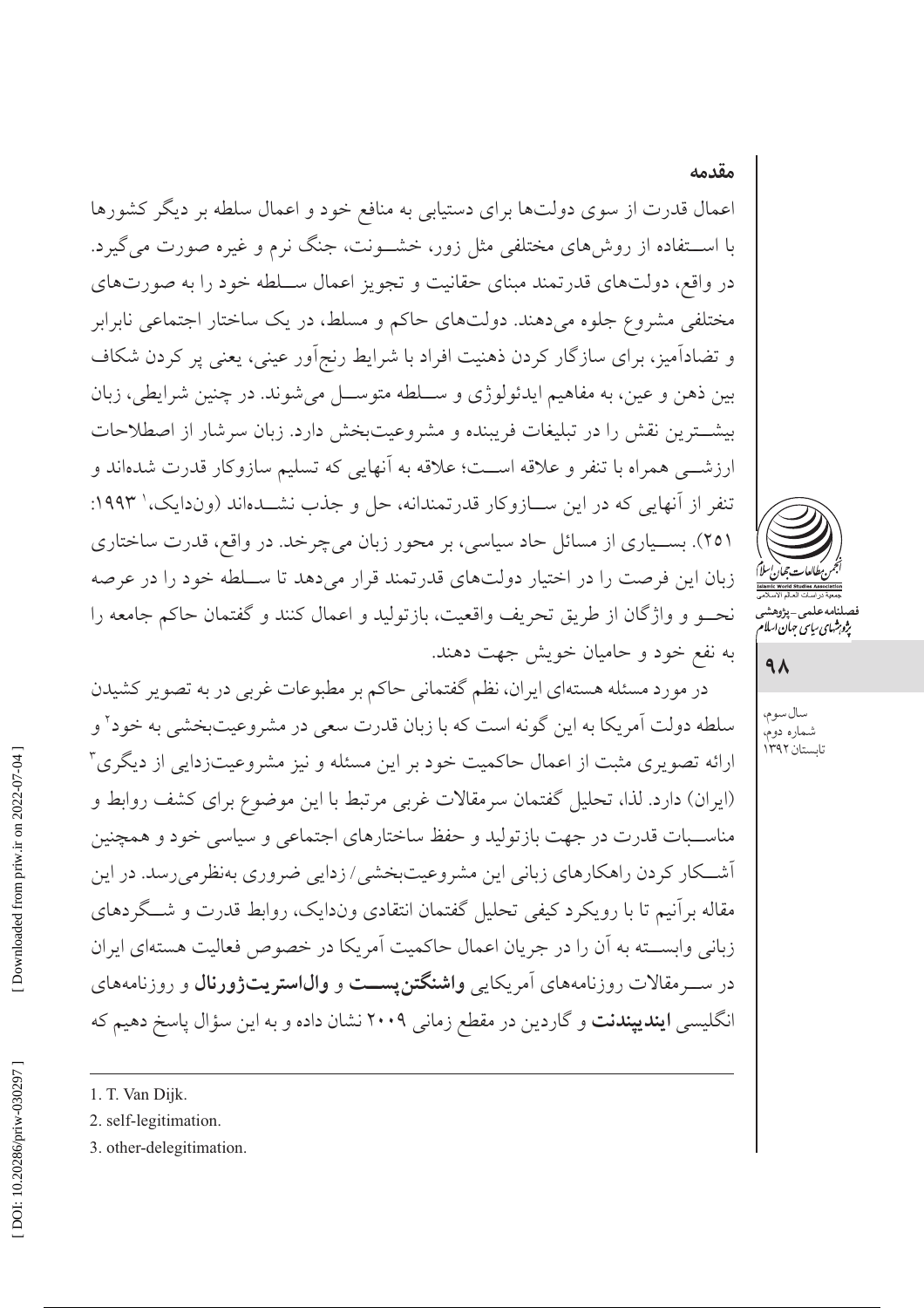چگونه مطبوعات غربي جريان مشروعيتبخشي به حاكميت أمريكا بر فعاليت هستهاي ايران را با استفاده از راهکارهای گفتمانی بازنمایی می کنند.

### يشينه تحقيق

هدف از تگفا' در مطبوعات، کشــف ماهیت این متون و کارکرد ایدئولوژیک آن در سطوح گوناگون زبان اســت. از جمله برجستهترین افرادی که این رویکرد را از بعد روش مدنظر قرار دادهاند، می توان به وندایک (۱۹۸۸، ۱۹۹۱، ۱۹۹۳، ۱۹۹۲، ۱۹۹۸، ۲۰۰۲ب)، فرکلاف ٌ (١٩٨٩، ٢٠٠٣، ٢٠٠٨)، فاوليه " (١٩٩١)، شيولياراكي و فركلاف (١٩٩١)، وداك' (١٩٩١)، ف کلاف و و داک (۱۹۹۷)، جي (۲۰۰۲)، شــولياراکي<sup>۶</sup> (۲۰۰۵)، ريچاردســون<sup>۷</sup> (۲۰۰۷)، وناییوون^ (۲۰۰۸)، وداک و میر° (۲۰۰۹) و فرکلاف و فرکلاف (۲۰۱۲) اشاره کرد.

از جمله زبان شناسان ایرانی نیز که به تحلیل گفتمان متون درباره موضوعات گوناگونی پرداختهاند می توان به موارد زیر اشـاره نمود: حیــدری تبریزی و رزمجو (١٣٨٤)، غیاثیان (١٣٨٦، ١٣٨٧، ١٣٨٨)، عامري گلســتاني و قادري (١٣٩١)، عسگرخاني و بابايي(١٣٩١)، دعاگويان (١٣٨٧)، ايزدي و ســـقاي بي ريا (١٣٨٧)، يهلواننژاد و ديگران (١٣٨٨)، ذوالفقار روشـــن (١٣٨٨)، بشير (١٣٨٩)، صاحبي و ديگران (١٣٨٩)، حشمتزاده، غياثيان و اكواني (۱۳۹۰)، حق پرســت (۱۳۹۱)، پوشــنه و بابک معین (۱۳۹۲). در این نوع آثار، از زوایایی همچون شرق شناسی و بازنمایی رسانهای ایران در آمریکا، استفاده از تگفا در جهت کشف ايدئولوژي سـلطه، گفتمان اسلامهراسي، گفتمان غيرعقلاني درباره امنيت خليج فارس بعد از انقلاب اســـلامی ایران، بررســـی بازیهای زبانی در گفتمان هستهای، آشنایی با مهمترین جهت گیریهای روزنامههای غربی، ارزیابی چگونگی برجستهسازی اخبار انرژی هستهای،

۱. غیاثیان (۱۳۸٦) برای اولین بار این سرواژه را به جای اصطلاح «تحلیل گفتمان انتقادی» وضع کرد.

- 2. N. Fairclough.
- 3. R. Fowler.
- 4. R. Wodak.
- 5. J. P. Jee.
- 6. L. Chouliaraki.
- 7. J. Richardson.
- 8. T. Van Leeuwen.
- 9. M. Meyer.



فصلنامەعلى<sub>مى –</sub>پژوهش<sub>و</sub><br>پژ*وہ<sup>ی</sup>مای بیای جمان ایلام* 

بازنمايي گفتمان مشروعيت

فعاليت هستهاي ...

99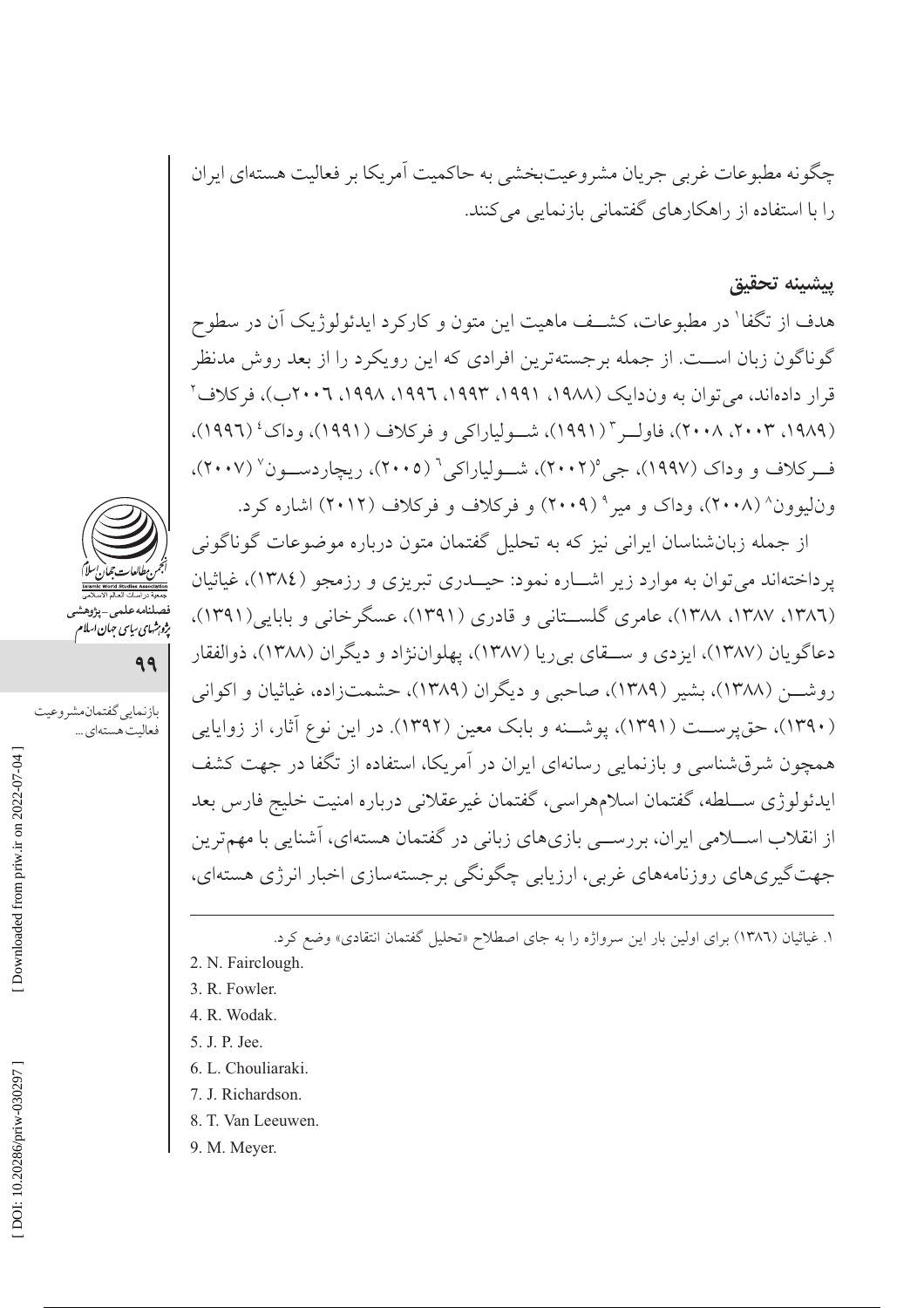تحلیل کمی مضامین شرقشناسانه، تحلیل محتوای اخبار، تحلیل بازنمایی گفتمان هستهای در روایتهای رؤسای جمهور ایران و آمریکا، و تحلیل انتقادی برخی متون ادبی به برخی از این متون نگریسته شده است.

برخي از محققان هم ســاختار گفتمان مكتوب را در طي فرايند مشروعيتبخشــي/زدايي مورد بحث قرار دادهاند. بهطور مثال، آمر' (۲۰۰۹) راهكار مشـروعيتزدايي از دومين انتقاضه فلسطينيان را در گفتمان توماس فردمن ّ مطالعه كرده است. او در اين پژوهش تلاش كرده است تا ساختار استدلالي و بازنمايي سياسي «خود» و «ديگري» را با بهكارگيري رويكر د كاربر دشناختي، معناشــناختی، و سیاسی/اجتماعی بررسی کند. پس از او، ریچاردسون<sup>۳</sup> و بارخو<sup>،</sup> (۲۰۰۹) این موضوع را تحلیل کردهاند که چگونه شبکه خبری بی. بی. سی، گفتمان فلسطین و اسرائیل را از طریق بازنمایی استدلالی و بازنمایی صنایع بیانی کلامی و دیداری خلق می کند.

همچنین، کامالو ° (۲۰۱۱) راهکار حفظ چهر ه مثبت و منفی را با استفاده از راهکارهای بلاغی<sup>۲</sup> در تگفا مورد مطالعه قرار داده است. مطالعه او بر روی «اهمیت اعلامیه گودلاک جاناتان»<sup>۷</sup> نشان مي دهد كه ممكن اســت رهبر سياســي در اعمال مشــر وعيت به خود و يا مشر وعيتزدايي از دیگری از برخی راهکارها مانند «پیشرفت شخصی»^ یا «اَرایش ضمایر»° استفاده کند. عبلاوه سر این، دی اولیهورا<sup>۱۰</sup> (۲۰۱۱) در پژوهش خود با عنوان «راهکار مشیروعیت

روزف در ارتقــا برزیل»،'' نقش زنان را در توســعه سیاســی، اجتماعی و اقتصادی برزیل، از طریق راهکار «مبتداســـازی»<sup>۱۲</sup> مطالعه کرده اســت که در نهایت، می تواند «اقتدار»<sup>۱۳</sup> آنان

- 1. M. M. Amer.
- 2. T. Friedman.
- 3. J. Richardson.
- 4. L. Barkho.
- 5. I. Kamalu.
- 6. rhetoric devices.
- 7. Goodluck Jonathan's declaration interest.
- 8. personal accomplishment.
- 9. deployment of pronoun.
- 10. S. De Olivera.
- 11. Rousseff's Legitimation Strategy in Promoting Brazil.
- 12. topicalization.
- 13. authorization.



پژو شهای سایت جهان اسلا

 $\mathcal{L}$ 

سال سوم، شماره دوم، تابستان ٣٩٢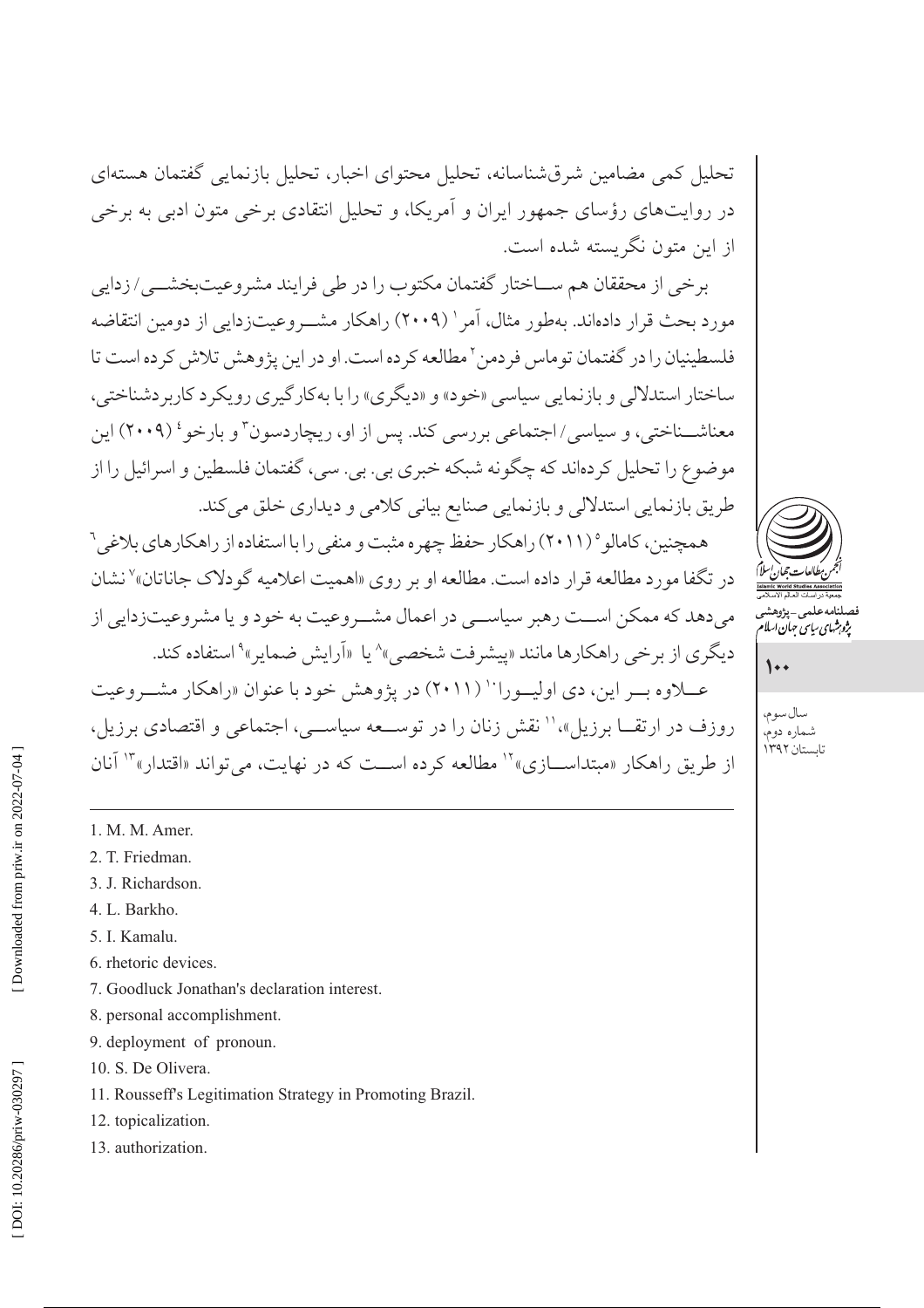را تقویت کند و طی فرایندی، مردم را متقاعد کند که برزیل حائز شــرایط کافی اســت تا بهعنوان عضو دائمی سازمان ملل متحد به رسمیت شناخته شود.

برخــی محققان همچون ریز،' با مطــرح کردن کاراًیی راهکار مشــروعیت در گفتمان سیاسی، مشروعیت را در حکم تلاش برای قانونی کردن چیزی میداند. شولیاراکی (۲۰۰۵، ذک و شـــده در ریز، ۲۰۱۱) نیز مشــروعیت را «قــدرت نمادینی» می داند کـــه برای اعتبار بخشــیدن به کنشی به کار می]ید. ساچمن ّ (۱۹۹۵، ذکر شده در زو<sup>، و</sup> و مکنا،° ۲۰۱۲: ۲۵۷) مشــروعيت را گزارههاي گسترده درباره «شايســتگي»<sup>٦</sup> يديده خاص اجتماعي درون «نظام قراردادهای اجتماعی»<sup>۷</sup> تعریف می کند.

ریز معتقد اســت که نویسنده یا سیاســتمدار، مشروعیتبخشی/ زدایی را با پنج شیوه اعمال می کند: ١- درخواست عاطفی^ که در آن نویســنده/ سیاســتمدار، احساساتش را درون اســـتدلالي متجلَّى مي كند كه ترســـيمكننده گروه «ما» و گروه «اَنها»ســـت؛ ٢- اَينده فرضـــي،° به معنـــي وجود تهديدي در اَينده كه نهايتاً مســـتلزم انجام عمـــل قريبالوقوعي اســت؛ ٣- عقلانیت، `` به این حالت که سیاســتمدار، کنشــی را از طریق تشــکیل عقل ســليم (تصميم گيري از طريق روش درست) عقلاني مي كند كه جامعه آن را بهطور منطقي مي يذير د. وناليوون (٢٠٠٨: ١١٦) اين امر را «موجهسازي نظري»'' مي نامد. در موجهسازي نظری، مشروعیتبخشــی بر این اصل استوار است که آیا کنش بر پایه نوعی حقیقت، یا بر روشـــی که امور هستند، قرار دارد یا نه، و بازنمایی آشکاری را از آن ارائه میدهد؛ ٤- نظر کار شناســـانه، ۱<sup>۲</sup> کنشـــ<sub>ی</sub> که تحت حمایت کار شناسان قرار دارد. چیزی که و نالبوون، راهکار

- 1. A. Reyes.
- 2. symbolic power.
- 3. M. C. suchman.
- 4. Y. Zu.
- 5. B. Mc Kenna.
- 6. appropriateness.
- 7. social contract system.
- 8. Emotional Appealing.
- 9. Hypothethical Future.
- 10. rationality.
- 11. Theoritical Authorization.
- 12. Voice of Expertise.



پژو شهای سایپی جهان اسلام

بازنمايي گفتمان مشر وعيت

فعاليت هستهاي ...

 $\left| \cdot \right|$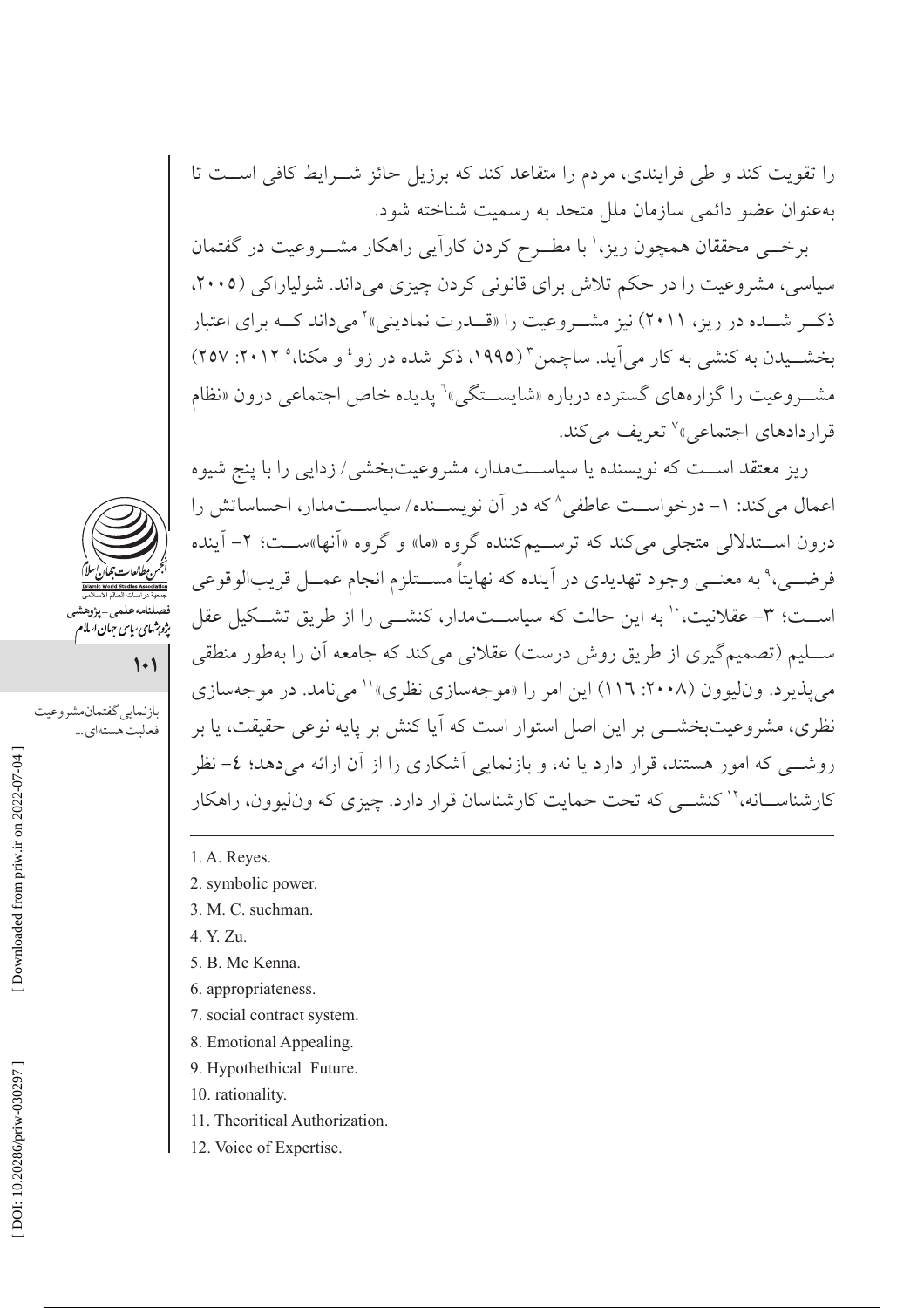«اقتداربخشــی»' می داند (۲۰۰۸: ۱۰۸) و ۵– نوع دوســتی،' به این صورت که سیاستمدار تلاش میکند تا متقاعد کند که یک کنش، صرفاً تحقق منافع شــخصی را در بر ندارد، بلکه برای همگان مفید است (ریز، ۲۰۱۱: ۷۸۷–۷۸۵).

از دیگر آثار پژوهشــی انجام شـــده تحلیلگران انتقادی در بحث مشروعیت می توان به روی ٔ (۲۰۰۳)، باگز ٔ (۲۰۰۳)، شافنر ْ (۲۰۰٤)، فرکلاف (۲۰۰۸)، چانگ ْ (۲۰۰۸)، مارتین ْ (۲۰۱۲)، و الکساندر ۲۰۱۲) اشاره داشت.

مشخص است که رویداد گفتمانی بهطور طبیعی اتفاق نمی افتد، بلکه از طریق موقعیت، نهاد و ساختار اجتماعي شكل مي گيرد و گفتمان نيز آنها را شكل مي دهد. از تحليل گر گفتمان انتقادي انتظار مي رود تا قدرت نامتوازن يا بازنمايي نابرابر در گفتمان ســرمقاله را كشف كند که منجر به حفظ «رابطه قدرت نامتقارن» می شود (فرکلاف و وداک، ۱۹۹۷: ۲۵۸).

نويسندگان سرمقالات بيشتر اوقات پيام مورد نظر خود را از طريق كاربرد مؤثر زبان ابلاغ مي كنند. آنها مي توانند يك موضوع خاص را انتخاب كنند و طيف اعمال ايدئولوژيك و فرايند سلطه را درون گفتمان متن سرمقاله بهکار برند و نظر خوانندگان را جلب کنند. چنین پیامهای پنهانی را می توان با شناسایی مؤلفههای زبانشناختی مانند نحو و یا انتخاب واژگان، در درون متن ســرمقاله مورد بررســي قرار داد. يكي از راهكارهاي گفتماني، شيوه انكار `` است، يعني روش ارائه مثبت چیزی و بعد رد آن توسـط نویســنده/سیاستمدار، بهمنظور حفظ جایگاه گروه خود (وندایک، ۱۹۹۸). بر این اساس، موشکافی راهکار انکار می تواند بحث در مورد مشر وعیتبخشـــی/ مشـــر وعیتزدایی اعمال شده از سوی سیاســـتمداران یا رهبران را برای جلب مخاطبان تحکیم بخشد و به افزایش آگاهی مردم از دستکاری متن مطبوعاتی کمک کند.

صلنامەعلى<sub>مى—پژ</sub>وھشہ<br>پ*ژوہ<sup>ش</sup>ای ساس جمان اسلا* 

 $1.7$ 

سال سوم، شماره دوم، تابستان ۱۳۹۲

- 1. Authorization.
- 2. Altruism.
- 3. A. Roy.
- 4. C. Boggs.
- 5. C. Schaffner.
- 6. G. Chang.
- 7. J. Martin.
- 8. M. F. Alexander.
- 9. asymmetrical power relation.
- 10. disclaimer.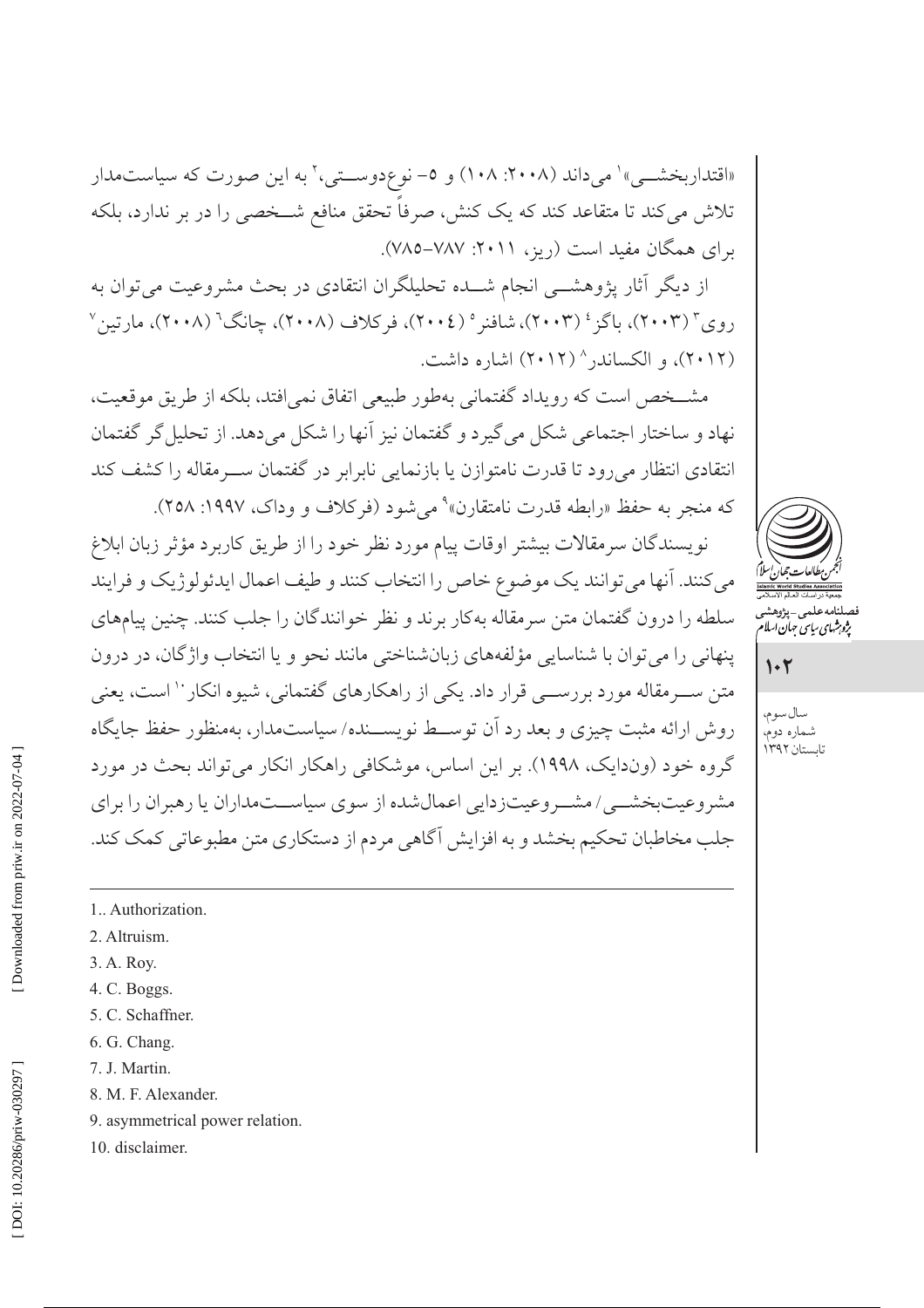موضوع فعالیت هستهای ایران همواره یکی از چالشهای پیش روی جامعه غربی بوده که مورد تحلیل افکار عمومی و منشأ سیاستگذاری دولتمر دان آنها قرار گرفته است. دولتهای غربی نهایت تلاش خود را برای ســد کردن راه دســتیابی ایران به این انرژی به کار گرفتهاند. تلاش مداوم جمهوری اســلامی برای دســتیابی به انرژی هســتهای در کنار مانع تراشیهای دولتهای غربی باعث شـده تا این حرکت با فراز و نشــیبهای فراوان روبهرو باشــد. لذا، اهمیت رویداد دســتیابی ایران به فناوری هستهای و نقش آن در شکل گیری دیپلماسی کشور و شـناخت سیاســتگذاري رسـانهاي غرب در قبال اين فعاليت علمي با توجه به موقعيت راهبردی ایران سـبب گردیده تا بازخوانی و تحلیل سـرمقالات غربی مرتبط با آن ضروری و لازم بنمايد. شــايان ذكر اســت كه در مقايسه با مطالعات پيشين، ويژگى ممتاز اين تحقيق، شناخت كاربرد راهكار انكار، بهعنوان راهكار مشروعيتبخشي/ زدايي فعاليت هستهاي ايران از سوی دولت آمریکا است که تا به حال در پژوهشها مورد بررسی قرار نگرفته است.

چارچوب نظری یکی از مفاهیم مهم در تگفا، مفهوم ایدئولوژی است. وندایک ایدئولوژی را نظامی از باورها و علائق و منافع مشترک خاص افراد یک گروه اجتماعی میداند. او معتقد است که ایدئولوژی مي تواند منفي باشد كه در اين صورت سازوكار مشروعيتبخشي به سلطه محسوب مي شود و یــا می تواند مثبت باشــد که در این صورت برای مشروعیتبخشــی بــه مقاومت در برابر سلطه و نابرابري هاي اجتماعي بهكار مي رود؛ ايدئولوژي هاي ضدنژادير ستي و فمنيستي از اين جملهاند. یکی از کردارهای اجتماعی که شدیداً تحت تأثیر ایدئولوژی قرار دارد، کاربرد زبان و گفتمان است (وندایک، ۱۹۹۸: ٦-٤). گروهــی که قدرت دارد، گفتمان را کنترل می کند. قدرت اجتماعي اين گروه نتيجه دسترسي و كنترل منابعي همچون نيروهاي نظامي، اطلاعات و رسانههاست. گروههای حاکم از طریق متن رسانهای، با استفاده از فن دستکاری اطلاعات، بهطور مســـتقيم و غيرمستقيم بر اذهان مردم تأثيرگذارند. قدرت حاكم در قوانين، هنجارها و حتی توافق عامه منســجم میشــود و در نهایت هژمونی' را تولید میکند. چنین هژمونیای را می توان از فرایند مشروعیتبخشبی/ زدایی شناســایی کرد (گرامشی،' ۱۹۷۱، نقل شده در

1. hegemony.

2. A. Gramci.

پژو شهای *ساسی جهان اسلام*<br>\*

فعاليت هستهاي ...

بازنمايي گفتمان مشروعيت

 $1 - r$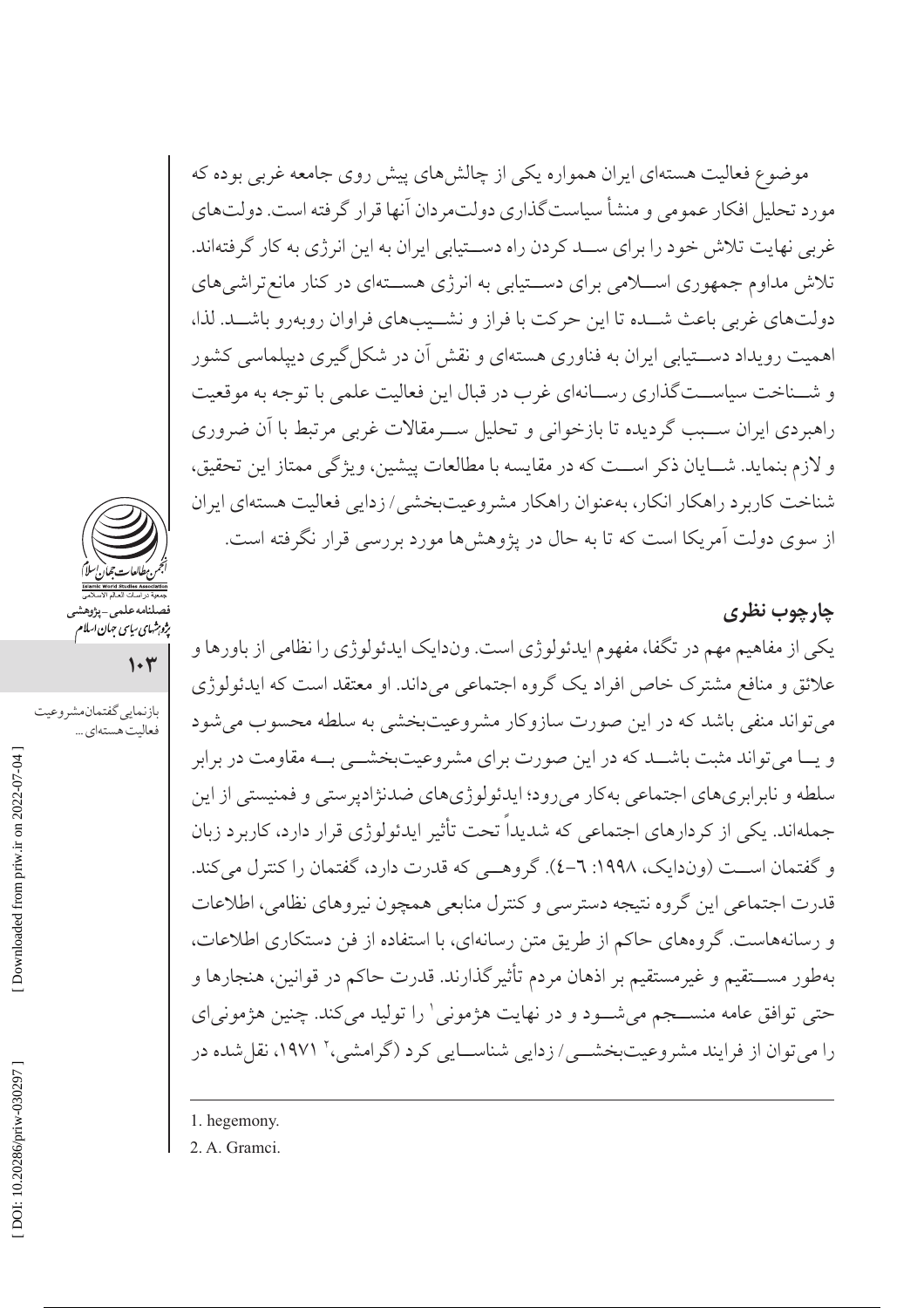وندایک، ۱۹۹۸: ٣٥٥). وندایک این گونه استدلال میکند که ایدئولوژي سلطه بهعنوان قدرت اقتدار بخش سیاسب اسـت که نهایتاً قطببندی «ما»ی مثبت/ درونگروهی و «آنها»ی منفی/ برونگروهي را باز مي نماياند.

با مروری بر ادبیات علوم سیاســـی می بینیم که مشـــروعیت سیاسی بیانکننده رابطه بیان افراد جامعه و قدرت سیاسی است. بسیاری از مباحث مربوط به شیوه حکمرانی دولتها با ايده مشروعيت سروكار دارند (اندرين، ١٣٧٨). منظور از مشروعيت، حق دولتها به اعمال قدرت بر مردم و گسترش حقانیت این اعمال قدرت است. در واقع، مشروعیت را می توان مبنای حقانیت و تجویز اعمال هژمونی تعریف نمود (پورعزت، ۱۳۸۷).

متن گفتمان سیاسی، که حاوی ایدئولوژی و اهداف خاصی است از طریق نهاد اجتماعی رسـانه، بهگونهاي طبيعي و منطقي جلوه داده مي شـود. تحليل گران انتقادي سـعي مي كنند برای شناسـایی این ایدئولوژی پنهان، با بهرهگیــری از راهکارهای موجود در تحلیل متن، آنچه را که در ورای ســاختار متون قرار دارد، آشکار کنند. از جمله پیشگامان تگفای متون مطبوعاتي، تئون اي. وندايک است که تحليل خود را در دو سطح تحليلي خرد' و کلان ' انجام می دهد. متن سرمقاله را می توان بهعنوان کنش گفتمانی، با تجزیه و تحلیل مؤلفههای زبان شناختی متن به عنوان کوچکترین عنصر متن (ساختار خرد) که نشاندهنده دیدگاه کلی و محور گفتمان خاصی اســت، و موضوع اصلی سرمقاله (ساختار کلان)، یا چگونگی ارائه متن (ســاختار گفتمانی)، مورد بررسی قرار داد. به عبارتی، از نظر وندایک، تحلیل گفتمان از یک سو، بر متن گفتمان و کنش ارتباطی و از سوی دیگر، بر ایدئولوژی پنهان نویسندگان در سطح تحلیل خرد متمرکز است. در سطح تحلیل کلان، نظامهای ساختارهای گفتمان یا همان نظامهای اجتماعی، سیاسی، تاریخی و غیره متن مورد توجه تحلیل گر قرار می گیرد. در این ســطح، کنش متقابل یک رویداد ارتباطی در موقعیت اجتماعی بههمراه ساختارهای موضوعي وطرح كلي متن تحليل مي شود.

در ســـاختار خرد متن، مــواردي همچون نحو و انتخاب واژگان مطرح ميشـــود. نحو، ویژگی است که می تواند جنبههای معناشناختی متن را روشن کند. یکی از مؤثر ترین کاربر د راهکارهای نحوی، استفاده از ضمایر «ما» و «آنها» است. این راهکار، شـووهای است که



صىلنامە عىلمى – پ<sub>ژ</sub>وهشە<br>پژ*وہ<sup>ی</sup>مای ساسی جمان اسلا* 

 $1.8$ 

سال سوم، شماره دوم،<br>تابستان ۱۳۹۲

1. micro structure. 2. macro structure.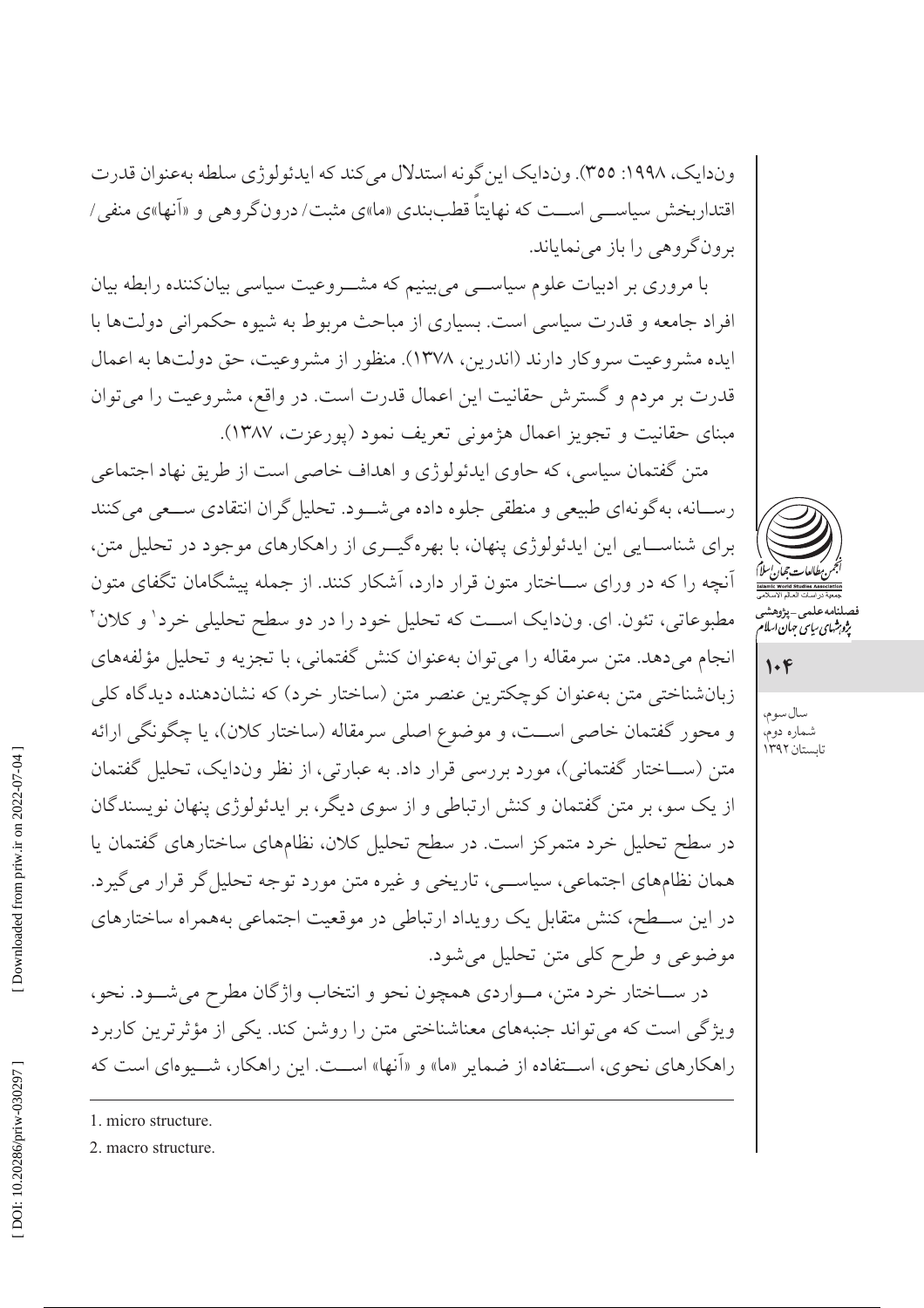نویسنده از طریق اّن، بین جامعه درونگروهی و جامعه برونگروهی، قطبی سازی' می کند. جامعه درونگروه (ما) به روشـــ مثبت بازنمایی می شــود، در حالی که جامعه برونگروه (آنها) به روشی منفی نشان داده می شود. چنین شیوهای می تواند بهخوبی، مرز یا فاصله بین أن جوامع را ايجاد كند. علاوه بر اين، ايده انتخاب واژگان، بهشـــدت با جنبه معناشـــناختى متن ارتباط دارد. نویسنده میتواند اعضای داخل و خارج از گروه خود را به تصویر بکشد، يا حتى از طريق واژگان متنوع، اين موقعيت را مشـروعيت بخشد يا مشروعيتزدايي كند، زیرا استفاده یا انتخاب یک واژه، یک رویداد اتفاقی نیست.

ســاختار خُرد انکار، یک راهکار گفتمانی اســت که نویســنده در آن گزارهای مثبت را ارائـــه مي دهد و ســـيس أن را با يـــك اصطلاح خاص مانند «اما» رد مي كنـــد. راهكار انكار معمولاً بهحالت بازنمایی مثبت از خود بهکار میرود. بهعلاوه، این راهکار از طریق احترام بــه مخاطــب، و در عين حال مشروعيتبخشــي اعضاي داخل گروه و مشــروعيتزدايي خارج از گروه، برای حفظ چهره و موضع سیاســی سیاســـتمدار عمــل میکند. زیرا این سیاســـتمدار انتظار ندارد که مخاطبانش ذهنیت منفی از او داشـــته باشند. باید تأکید کنیم که همه کاربر دهای «اما»، کاربر د انکاری نیست. حروف ربطی ٔ مانند «اما»، زمانی عملکر د انکار را دارد که گزاره درون بند قبلی، نشــاندهنده بازنمایی مثبت از خود باشد و به دنبال آن ارزیابی منفی عضو خارج از گروه در بند بعدی را در پی داشته باشد.

شب وه گفتمانی انکار می تواند بازنمایی شــناختی و فرایند اعمال قدرت را بر جسته کند زیرا متن از طریق ســاختار گفتمان و راههای مختلف نمایش گفتمان، طراحی می شــود. از این روش، عمدتاً برای جانبداری، تعدیل و یا حفظ چهره سیاستمدار استفاده می شود. از جمله راهكارهاى مختلف انكار عبارتند از:

۱– انــکار بــا عملکرد رد یا نفی صـــوری، به این نحو که گزاره اول مســـتقیماً از طریق راهکار انکار نفی میشود (من چیزی علیه x ندارم، اما ...).

۲– انکار با عملکرد پذیرش صوری، به این حالت که نویسنده سعی می کند به مخاطب بند اول احترام بگذارد، اما بعداً آن را رد می کند (ممکن است آنها بسیار باهوش باشند، اما  $\mathcal{L}$ ...

2. conjunction.



قصیت کسی پرر<br>پژوہشہای سایپ جہان اسلام

بازنمايي گفتمان مشروعيت

فعاليت هستهاي ...

 $\mathsf{L}\mathsf{L}$ 

<sup>1.</sup> polarization.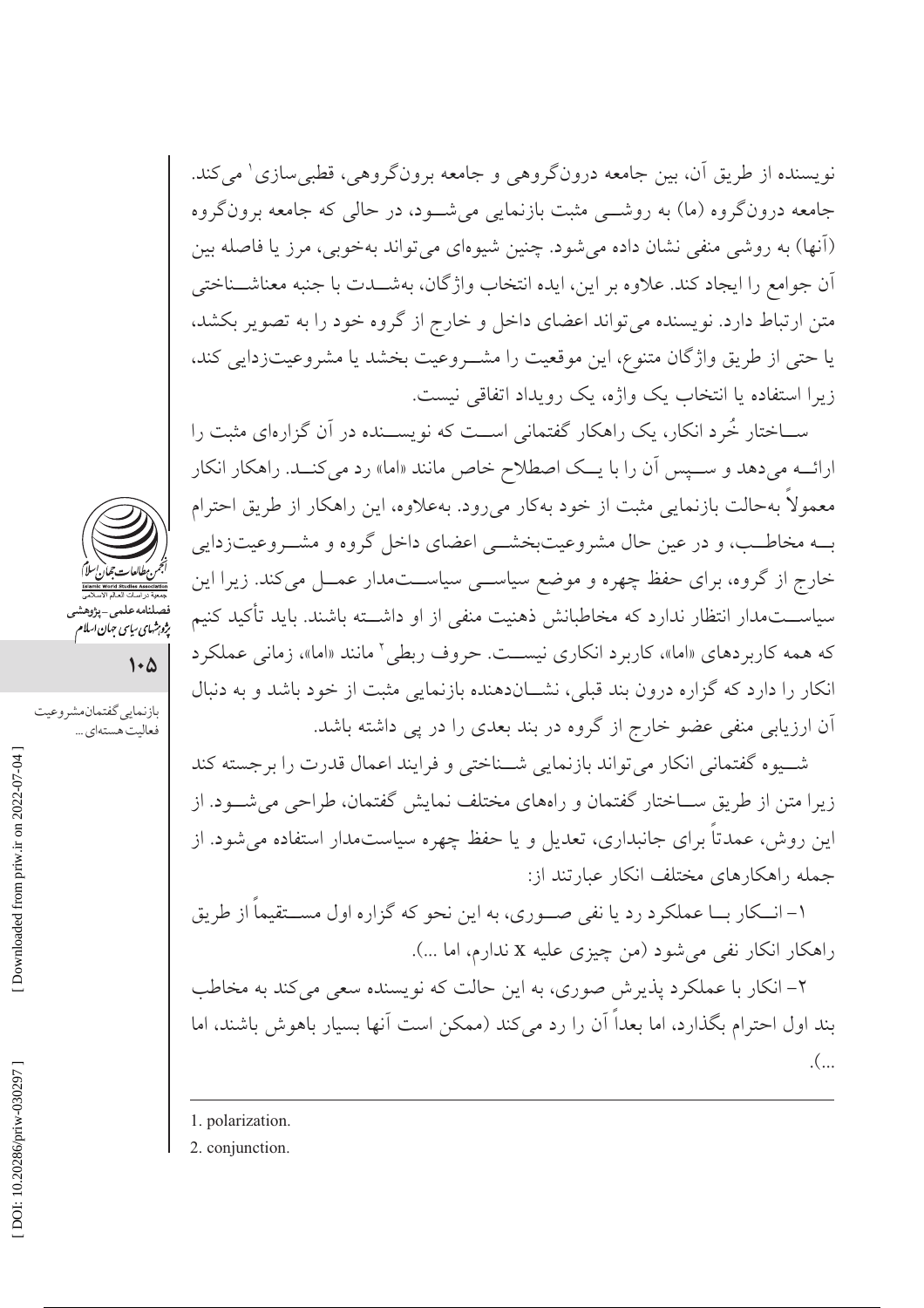٥– انکار نشانگر عذرخواهي، يعني سياستمدار عذرخواهي خود را براي تأثيرگذاري افكارش نشان مى دهد (عذر مى خواهم، اما ...). ٦- انکار با عملکرد انتقال، به این طریق که سیاستمدار موضوعات داغ سیاسی را کنار می گذارد (من هیچ مشکلی با آنها ندارم، اما موکلین من …).

٧- انکار با عملکرد وارونگی، بهاین معنی که نویســنده، قربانی را مقصر تلقی میکند (آنها مورد تبعیض واقع نشدهاند، اما ما شدهایم) (وندایک، ۱۹۹۸).

٣- انکار با عملکرد همدلی صوری، یعنی نویسنده سعی میکند تا در درون انکار کردن

٤– انکار نشـــانگر تلاش صوري، که در اَن نويسنده، تلاش خود را به تصوير مي کشد

اقدام به همدلی کند (ممکن است آنها مشکل داشته باشند، اما ...).

(ما هر كارى كه بتوانيم انجام مى دهيم، اما ...).

در مورد مناقشـــات اتمى ايران و اَمريكا، ما شاهد تلاش اَمريكا، از طريق عملكرد متنى برای توجیه هدف مورد نظر و اقدام به تولید مشروعیت سیاسی حاکمیت آن هستیم. راهکار انکار در سرمقالات غربی، برای مشروعیتبخشی به اهداف آمریکا و تقویت موضع سیاسی آن، و مشـروعیتزدایی از برخــی پیشــنهادات و دلایل ایران برای ادامه فعالیت هســتهای اعمال میشـود. از همه مهمتر، نویسندگان سـرمقالات غربی، از ساختار خرد درون انکار بهره میگیرند تا مشــروعیت آمریکا و عدم مشــروعیت ایران در انجام فعالیت هستهای را بهعنوان عضو خارج از گروه تشريح كنند. بنابراين تجزيه و تحليل سرمقالات غربي مرتبط با فعالیت هستهای ایران، با استفاده از این چارچوب نظری، و از طریق ساختار خرد انکار، بهعنوان یک راهکار گفتمانی، در راسـتای مشروعیتبخشی آمریکا به خود (درونگروه) و مشروعیتزدایی از ایران (برونگروه) مقتضی بهنظرمی رسد.

# روش تحقيق

جامعه آماری این تحقیق شامل ۱۲ سر مقاله از روزنامههای **وال|ستر پتژورنال** و **واشنگتن پست** از آمریـــکا و روزنامههـــای **ایندیپندنت** و **گاردین** از انگلیس در ســـال ۲۰۰۹ اســـت. در این تحقیق، نگرش اَمریکا و نویسندگان غربی در ترسیم فضای کلی گفتمان هستهای ایران بررسی میشود. جامعه نمونه تحقیق شامل هشت گزیده از این روزنامهها در مورد فعالیت هستهای ایران در مقطع زمانی سال ۲۰۰۹ است که بهعنوان دوره مورد مطالعه تحقیق، بررسی میشوند.



صىلنامە عىلمى – بىژوهشىر<br>پژوہش*ای ریاس جمان اسلا*م

 $1.9$ 

سال سوم، شماره دومٌ<br>تابستان ۱۳۹۲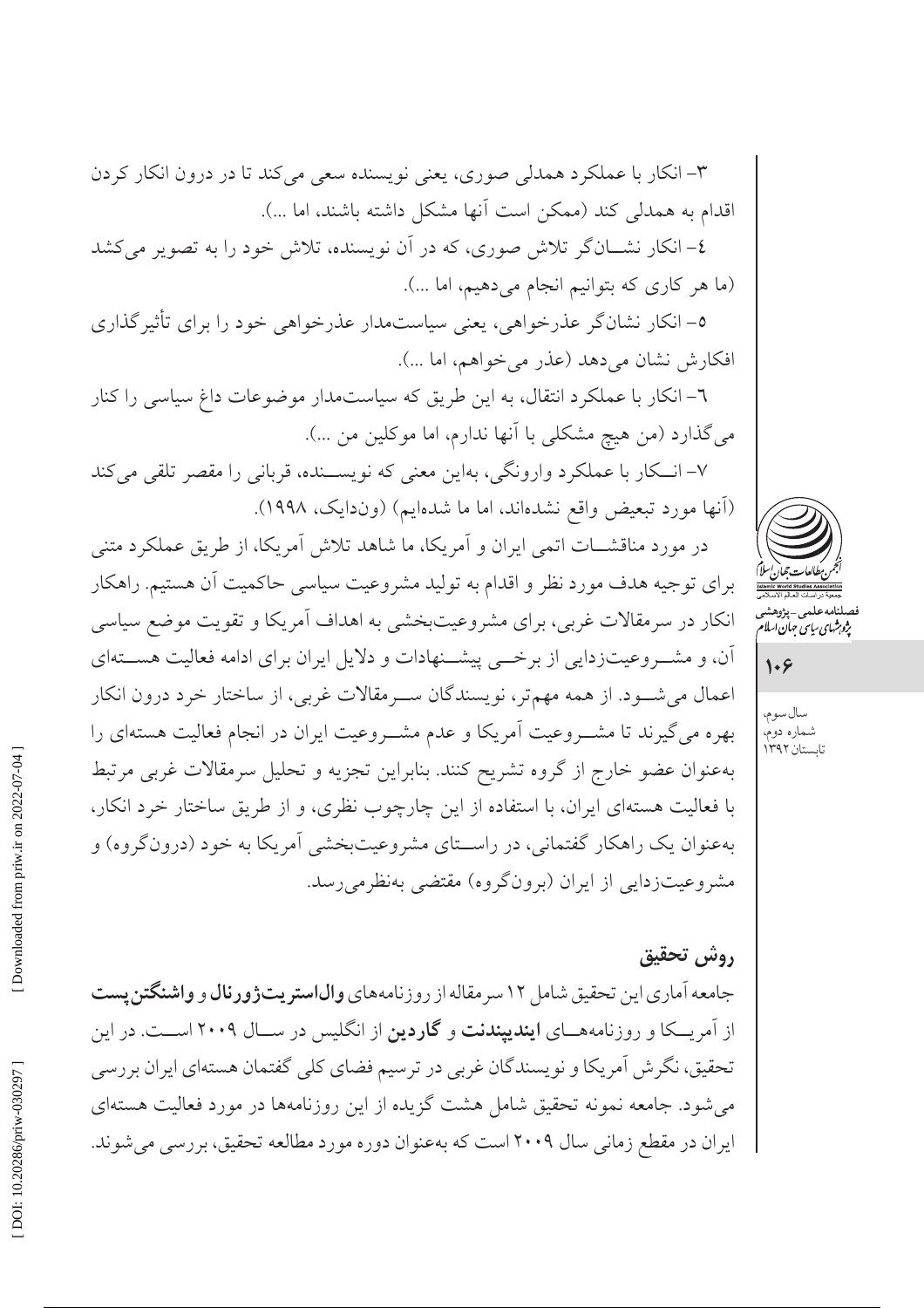ایسن مقطع زمانی با دهمین دوره انتخابات ریاست جمهوری اســلامی ایران و فعالیتهای صلحآمیز هستهای رو به رشد از یک سو، و تشکیل برخی گفتمانهای مخالف با دولت دهم در داخل کشور و مخالفت آمریکا با فعالیتهای هستهای، اعمال تحریمهای شدید علیه ایران و همراهي با برخي مخالفين دولت از ديگر سو مقارن بوده است.

برای کســب دادههای معتبر، نویســندگان از چند مرحله استفاده کردهاند. اولا، جملات حاوی عناصر ساختار خرد را جداسازی و ثانیاً، جملات حاوی اصطلاح «اما» را به جملات انکاری و غیرانکاری، تقسـیم.بندی، و ســرانجام، جملات حاوی راهــکار انکار را انتخاب كردهاند. لازم به ذكر اســت، در بخش تحليل، جملاتي كه مرتبط با انكار هستند، بهصورت كجنوشت نوشته شدهاند.

#### بافتهها

حفظ ارتباط مؤثر، جوهره زبان است. لذا، نويسنده يا سياستمدار مسئوليت احترام گذاشتن به مخاطبان خود را دارد، که ممکن اســت دیدگاههای مختلفی درباره یک موضوع خاص داشـــته باشـــند. بر اين اساس، نويســـندگان/ سياســـتمداران آمريكايي در اين مطالعه، بايد نظرات خود را مبنی بر توقف غنی سازی اورانیم از سوی ایران بدون تبعیض واضح ایران ارائــه دهند. اين روش گفتماني انكار اســت كه در اظهارات دولتمــردان آمريكايي براي مشروعیتبخشیدن به موضع سیاسی خود کاراًیی دارد. در ادامه، برخی از انکارهای موجود در متن سرمقالات غربی مورد تحلیل در خصوص مشروعیت فعالیت هستهای ایران، مورد بررسی قرار می گیرد:

Excerpt 1) Obama said "we have offered Iran a clear path toward greater international integration if it lives up to its obligations, and that offer stands," the U.S. president said, "but the Iranian government must now demonstrate through deeds its peaceful intentional law." (Washington post, 26 september 2009).

گزیده ۱) اوباما گفت: «ما راه روشــنی را به سمت یکپارچگی بیشتر بینالمللی به ایران پیشنهاد کردهایم، اگر (ایران) به تعهدات خود عمل کند، این پیشنهاد پابر جا می ماند». رئیس جمهــور أمريكا گفت: «**ولـــى دولت ايران بايد اكنون قانـــون صلح**اًم**يز عمدىاش را از** طريق اعمالش نشان دهد».



پژو برش<sub>های سیاسی</sub> جهان اسلام

 $\sqrt{1+\gamma}$ 

بازنمايي گفتمان مشروعيت فعاليت هستهاي ...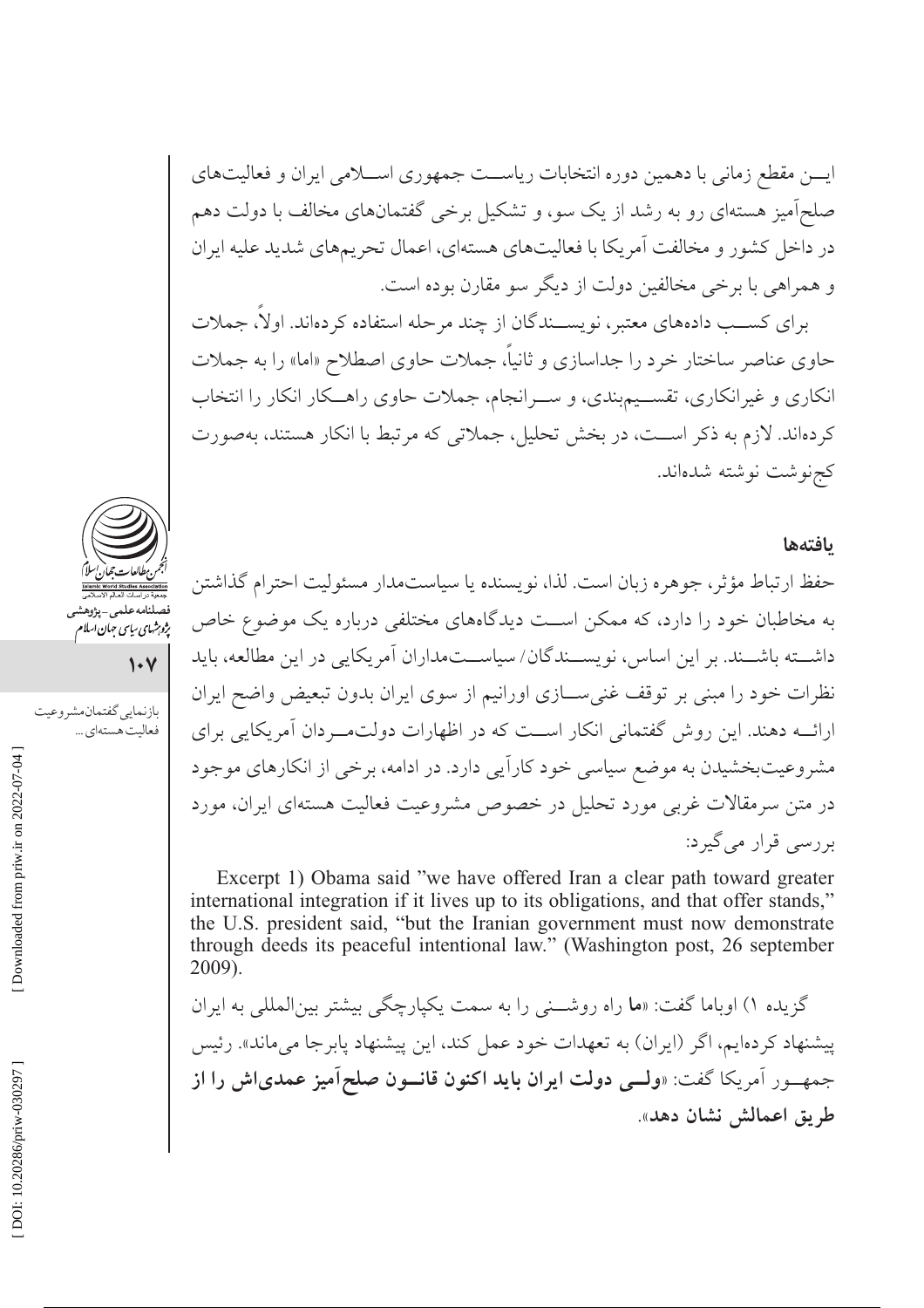در ایـــن گزیـــده، اوباما زمان حال کامل را همراه با راهکار انکار بهکار برده اســـت. این شیوه حاکی از تداوم ارائه پیشنهادات مثبت آمریکا و متحدانش به ایران، در خصوص حل مناقشــات هستهاي، در مدتي طولاني از گذشته تا به حال است. به علاوه، چنين ساختاري از طريق استفاده از يک فعل گذرا' (have offered) + مفعول (a clear path) تقويت شده است. این ساختار در راستای بازنمایی مثبت غرب بهعنوان کنشگری که مشتاق وحدت بین المللی است و همزمان بهعنوان راهکار مشـروعیتزدایی و بازنمایی منفی ایران عمل می کنــد. بــه این معنا که ایران قصد ندارد به ســمت رعایت مفاد توافق نامه منع گســترش سلاحهای هستهای، ان. پی. تی. ۲و نهایتاً اتحاد بینالمللی گام بردارد.

بنابرایسن، می بینیم کــه در این گزیده، راهــکار نفی صوری بهکار رفته اســت تا منافع سیاســی غرب در دســتیابی به وحدت بینالمللی و توقف فعالیت هستهای ایران را عقلانی جلوه دهد. تجلي مشروعيتبخشـــي به خود (نگرش غرب) و مشروعيتزدايي از ديگري (ایران) به گونهای است که روش تصمیم گیری غرب درست و عقلانی بازنمایی می شود. اوباما با بهرهگیری از موجهسازی نظری، احساساتش را درون استدلالی متجلی می کند که نشان گر گروه «ما» و «آنها»ست؛ به این معنی که گروه «ما» (دولتهای غربی مخالف فعالیت هستهای ایران) با هم درگیر این مسئله هستند و پیشنهادات منطقی می دهند.

Excerpt 2) The resolution begins to lay out a legal framework that could be used against nations like North Korea, which withdrew from the Non-Proliferation Treaty after building a nuclear infrastructure ostensibly for peaceful use, and Iran, which remains a signatory but is believed to be using energy technology for a nuclear-weapons program. No one involved anticipates that a nation that supplies nuclear technology to a scofflaw could simply move in to claim it (Wall street Journal, 25 september 2009).

گزیده ۲) این قطعنامه چارچوب قانونی را وضع می کند که می تواند علیه کشــورهایی نظیر کره شــمالی بهکار رود، که پس از ســاخت تأسیســات هســتهای ظاهراً صلحآمیز از پیمان منع گســترش فاصله گرفته اســت، و ایران، که خود یکی از امضاءکنندگان این پیمان است ولي اعتقاد بر اين است كه از فناوري انرژي [هستهاي] براي برنامه توليد سلاحهاي *هســـتهای اســـتفاده میکند. ه*یچیک از طرفین درگیر نمیتواند پیش بینی کند کشوری که با

.1 transitive.



 $\lambda$ 

سال سوم، شماره دوم، تابستان ۱۳۹۲

<sup>2.</sup> Non-Profileration Treatment.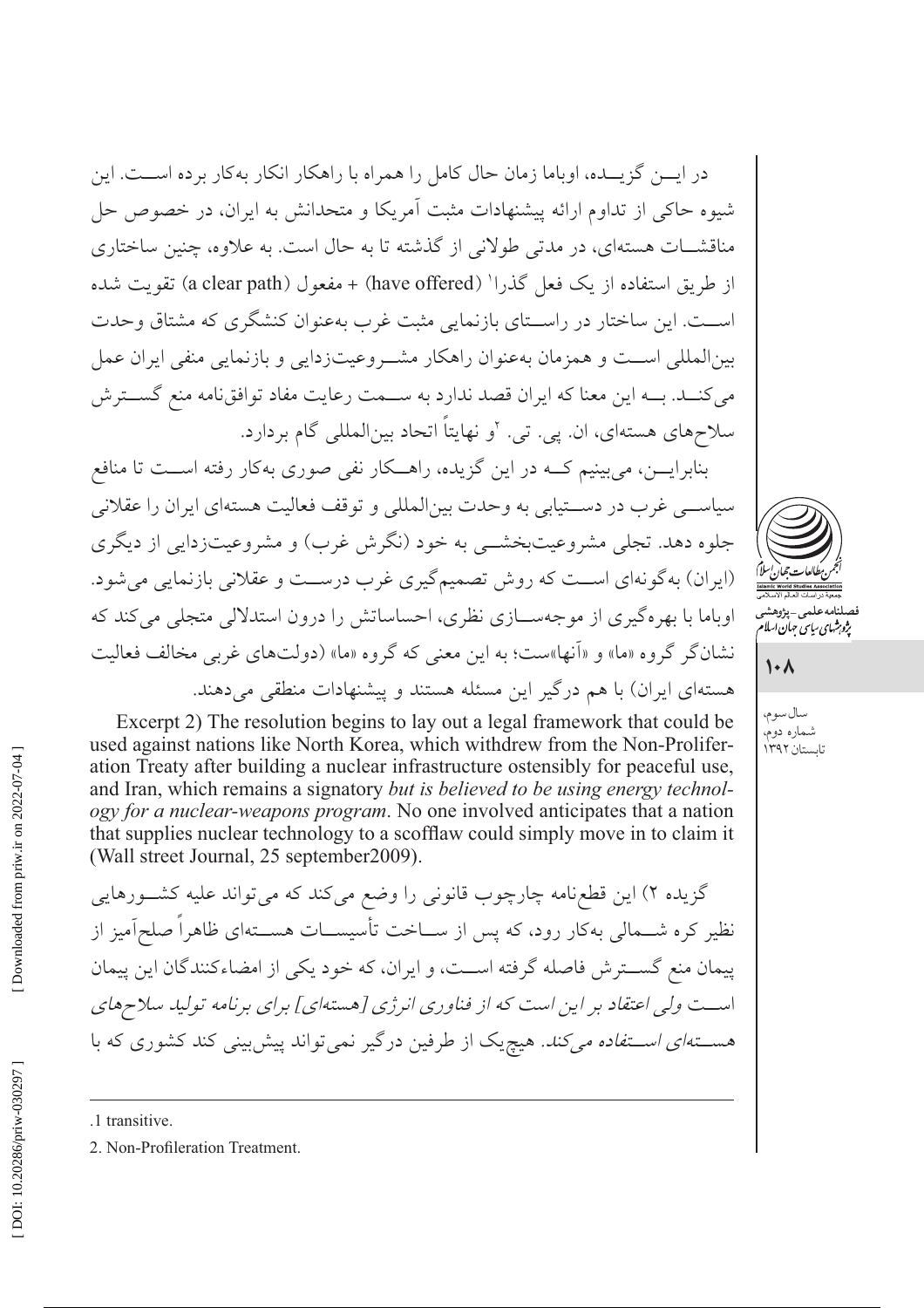تجهیز خود به فناوری هستهای، قوانین را نقض می کند، بهراحتی می تواند مدعی آن قانون گہ دد.

این قطع نامه، قطع نامه امنیت هســـتهای است که از سوی دولت آمریکا به شورای امنیت ســـازمان ملل پیشـــنهاد و در ماه مـــه ۲۰۰۹ (مهر ۱۳۸۸)، به اتفاق آراء تصویب شـــد. طبق مفاد این قطع نامه، استفاده نظامی از فناوری هستهای ممنوع اعلام شــده است. همچنین، کشورهای دارای فناوری هستهای باید مواد و لوازم هستهای ذخیرهشده خود را در صورتی كه با نظارت بازرســـان ســـازمان ملل متحد، با مفاد اين قطع نامه ســـازگار نباشد، برگردانند (سایت سازمان انرژی اتمی ایران/ www.aeoi.org.ir).

در این گزیده، در گزاره اول، موافقان قطع،نامه، ســعی در مشروعیتبخشــی به واکنش جمعی امضاکنندگان قطعنامه نسبت به کشورهایی را دارند که به باور آنها از پیمان ان. پی. تبي. عدول كردهاند؛ مثل ايران و كره شــمالي كه نويسنده آنها را از لحاظ جايگاه بينالمللي در یک گروه قرار داده اســت. از فعالیت هســتهای کرهشــمالی با صفت «ظاهراً صلحآمیز»، ارزیابی واژگانی منفی صورت گرفته است و از ایران نیز با نشان دادن تناقض در اعمالش (عدم اجرای تعهداتش)، در درون راهکار نفی صوری، بازنمایی منفی و مشــروعیتزدایی شــده اســت؛ زيرا از يک سو، از موافقان و امضاکنندگان پيمان ان. يي. تي. است و از سوي دیگر، در جهت نقض آن عمل می کند. بهعلاوه، از نگرشــی منفی نســبت به ایران صحبت می کند که پایه و اسـاس آن، ایجاد آینده فرضی خطرناک از تولید ســلاح هســتهای توسط ایران است. از نظر غرب، ایران آنچنان قابل اعتماد نیست که از فناوری هستهای برخوردار باشـــد و فقط كاربرد صلحآميز از آن داشـــته باشـــد، چرا كه همواره عدم پايبندى به قوانين و بی اعتنایی به دیگران را از خود نشــان داده اســت. لذا، از ایران بهعنوان هویتی منفعل و غیرقابل پیش بینی، مشروعیتزدایی شده است. همچنین، هویت وارونه ایران در افعال حال ساده (remains) و حال استمراري (to be using) حاكي از تداوم اين هويت دوگانه ايران است.

Excerpt 3) In Washington last night Mr. Obama welcomed the Geneva talks as "a good start" but stressed that Iran must take "concrete steps" to meet its obligations under international law. "We've made it clear that we will do our part to engage the Iranian government on the basis of mutual interest and mutual respect but our patience is not unlimited," the President said (Independent, 2 October 2009).



پژو شهای سایپی جهان اسلام<br>پژو شهای سایپی جهان اسلام

 $1.9$ 

بازنمايي گفتمان مشروعيت

فعاليت هستهاي ...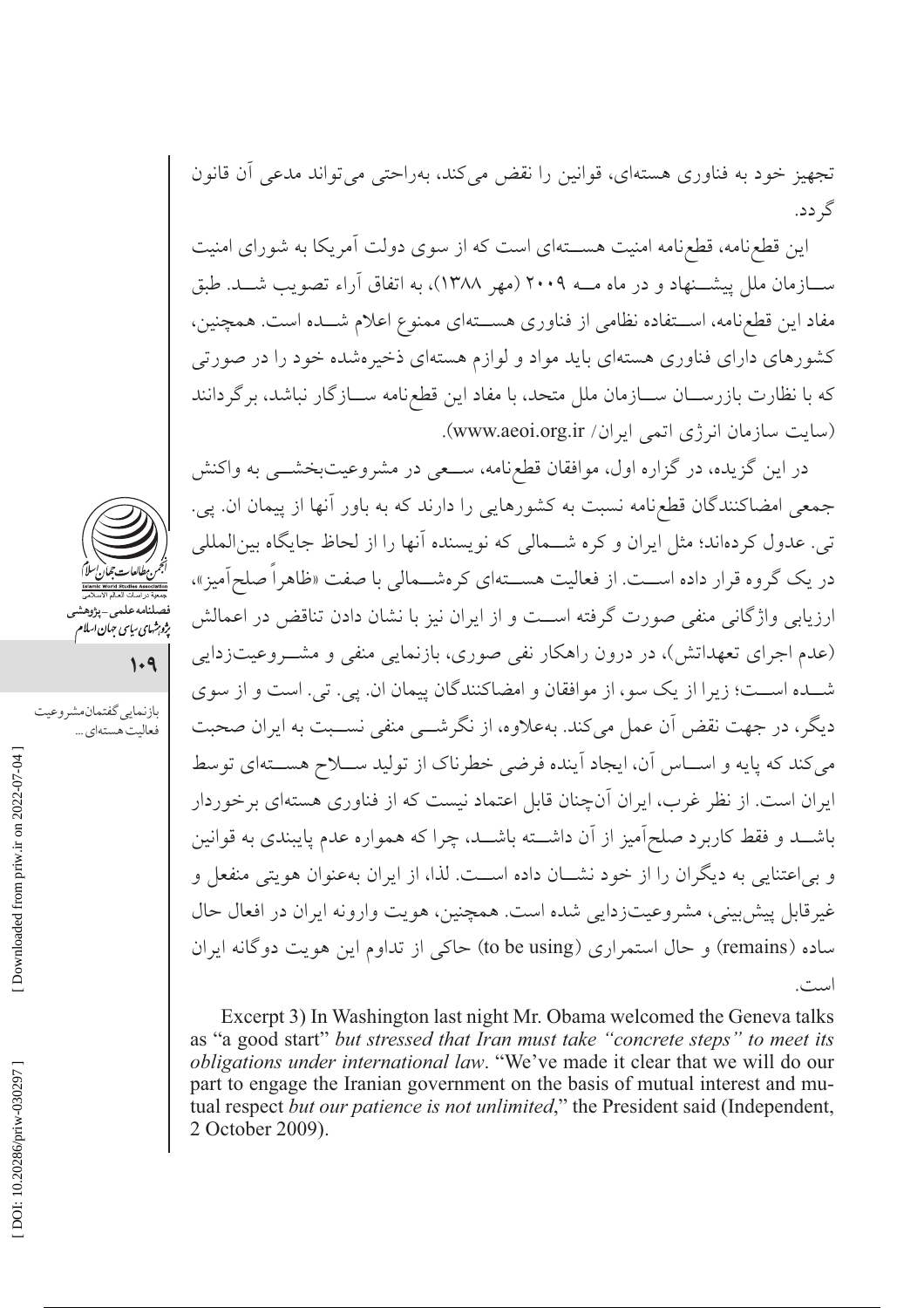گزیده ۳) شــب گذشته در واشــنگتن آقای اوباما با اســتقبال از گفتگوهای ژنو، آن را بهعنوان «شروع خوبي» قلمداد كرد *ولي همچنان بر اين موضوع تأكيد ورزيد كه ايران بايد* گامهایی جدی در جهت تعهدات خود در راستای قوانین بین المللی بردارد. رئیس جمهور گفت: «ما به وضوح نشـان دادهایم که به ســهم خود و بر اســاس علایق مشترک و احترام متقابل خواهان مشاركت با ايران هستيم *ولي در عين حال صبرمان نامحدود نيست*».

در ايـــن گزيـــده، انتخاب كلمه «ما»، بيانگــر قطببندي ايدئولوژيكي اســـت. اين كلمه نشــاندهنده اعضای داخل گروه، یعنی امریکا و متحدانش است که با این روش، از وجهه آنها محافظت شــده است. همزمان، این شیوه، بازنمایی منفی اعضای خارج از گروه، یعنی ايران نيز هست. اين طبقهبندي از گروه «ما» و «آنها» در كاربر د واژه «ما»، از طريق احساسات و نگر ش های نشــانداده شــده، یک عمل ایدئولوژیک برای تقویت ســلطه است. از سوی دیگر، اوباما از راهکار انکار با عملکرد پذیرش صوری اســتفاده کرده است که توجیهی بر دفاع از خود است. هرچند، او این پذیرش را با استفاده از کلمه ربط «اما» رد میکند. او در ابتدا، در مورد احترام و پذیرش علایق مشترک صحبت می کند و مشروعیت خود را حفظ مي كند ولي در آخر، با استفاده از كلمه «صبر»، تداومي به بازنمايي منفي از ايران در جريان غني ســـازي اورانيم مي دهد و از آن مشـــروعيتزدايي مي كند كه البته اين راهكار، بر كاربر د فعل وجهي' «بايد» (must) در جمله اول، مبنى بر ضرورت شـــديد واكنش جدى ايران به گفتگوهای هســتهای، صحه می گذارد. ایـــن کار صرفنظر کردن از یک دیدگاه (پذیرش و احترام متقابل طرفين و عدم تمايل ايران) به خاطر سلطه يا مشروعيتبخشي/ زدايي است؛ وندایک این شیوه را «دستکاری شناختی»<sup>۲</sup> می نامد (وندایک، ۲۰۰۲ب).



پژوشهای سایپ جهان اسلام

 $\mathcal{U}$ 

سال سوم، شماره دوم، تابستان ۱۳۹۲

Excerpt 4) Some contact between the two countries has taken place over Afghanistan, most recently at last month's international conference on Afghanistan in The Hague, attended by Mrs Clinton and Iranian representatives. President Obama, has served notice he wants to go much further. In March he sent a personal video address to the Iranian people, referring to the country as "The Islamic Republic" and offering an end to years of stand off but if Iran softened the bellicose rhetoric for which Mr Ahmedinejad is notorious (Independent, 10 April 2009).

گزیده٤) برخی مراودات میان دو کشور (ایران و آمریکا) در مورد افغانستان و در کنفرانس

<sup>1.</sup> modal.

<sup>2.</sup> cognitive manipulation.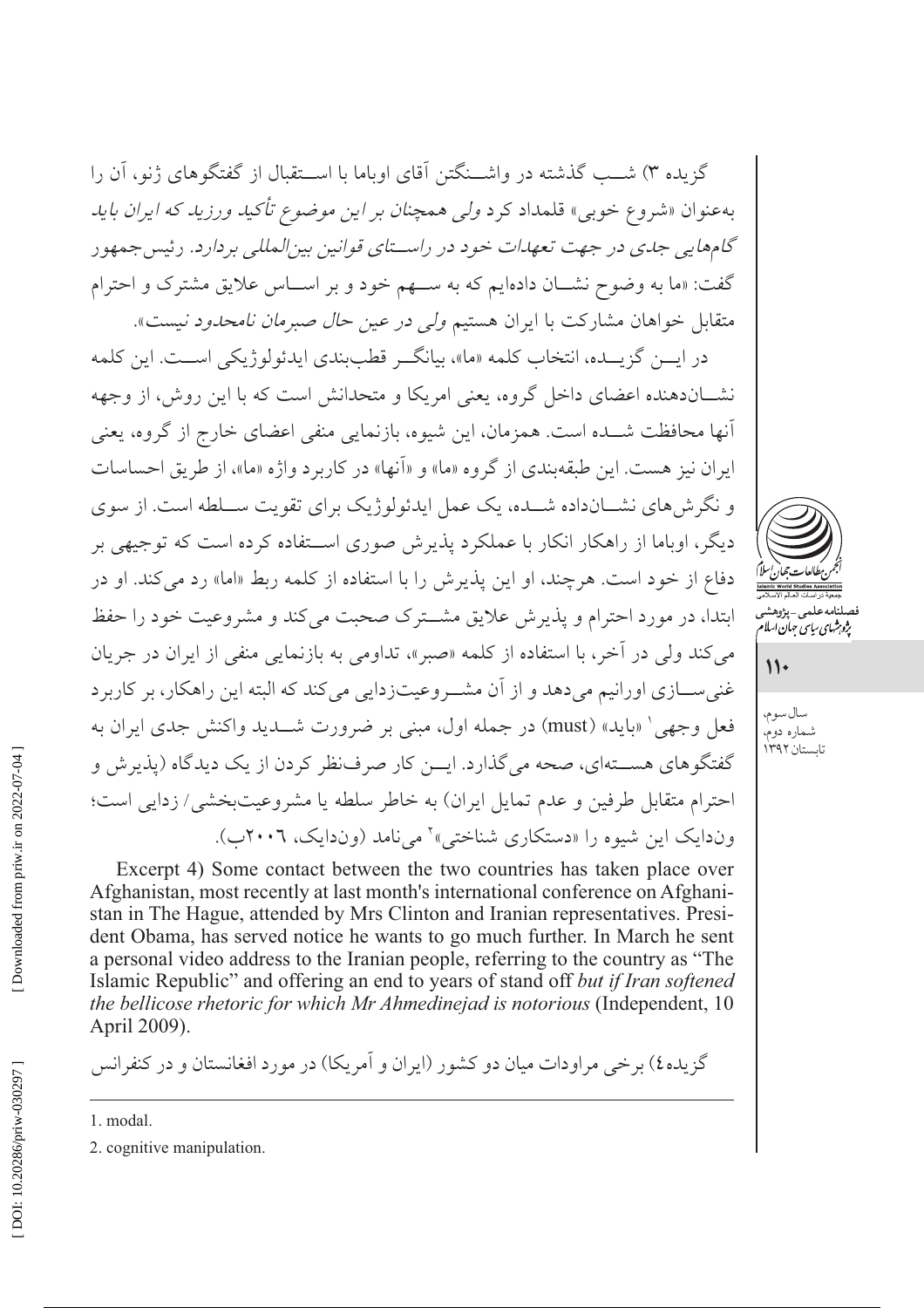اخير بينالمللي ماه گذشته در شهر لاهه صورت يذيرفت كه در آن خانم كلينتون و نمايندگان ایران شرکت داشتند. رئیس جمهور اوباما ابراز داشت که می خواهد فراتر از این گام بردارد. در ماه مارس، وي در خطابهاي ويدئويي به مردم ايران، ايران را با نام «جمهوري اسلامي» خواند و خواهان اتمام تقابل ایران با آمریکا پس از سالها مخالفت شد *اما در صورتی که ایران لفاظی* ستیزه جویانهای که آقای احمدی نژاد به آن بدنام شده است، را کنار بگذارد.

نویســنده در این گزیده، تلاش دارد تا با استفاده از راهکار پذیرش صوری، نشان دهد کــه اوباما، جمهوری اســـلامی ایران را پذیرفتــه و برای آن احترام قائل اســت و در صدد بر قراری ارتباط با ایران است، بهطوری که درخواست پایان دادن به مناقشات بین دو دولت را دارد. ولــی در ادامه، این بر قراری ارتباط را در شــرایطی امکان پذیر می داند که ایران در سیاستهای هستهای خود تغییر رویه دهد. با این شیوه، به رفتار احترامآمیز اوباما نسبت به ایران مشروعیت داده می شود. در ضمن، با استفاده از کلمه «اما» از لفاظیهای ستیزهجویانه رئیس جمهور ایران، مشروعیتزدایی می شود. چنین بازنمایی مثبت از خود و بازنمایی منفی از دیگری، اقدامی ایدئولوژیک است که به رابطه سلطه صحه می گذارد.

Excerp 5) "When we find that diplomacy does not work, we will be in a much stronger position to, for example, apply sanctions that have bite," Obama said. "But, that's not the preferred course of action. I would love nothing more than to see Iran choose the responsible path". The president did not rule out a military option, but added: "I will also re-emphasize that my preferred course of action is to resolve this in a diplomatic fashion" (Guardian, 27 September).

گزیده0) اوباما گفت: «وقتی بفهمیم که سیاســت دیپلماســی، دیگر کارســاز نیست، در جایگاه مســـتحکمتری خواهیم بود مثلاً تحریمهایی را اعمال کنیم که تأثیر گذار باشند. *ولی* این راهکار مطل*وبی نیست. من هیچ چی*ز را بیشتر از این که ایران روش مسئولانهای را برگزیند، دوســت ندارم». رئیسجمهور گزینه برخورد نظامی را منتفی ندانست *ولی افزود:* «من دوباره تأکید میکنم که راهکار من برای حل این مشکل، از طریق دیپلماتیک است». در این گزیده، راهکار خودمشروعیتبخشــی و دیگرمشروعیتزدایی از طریق همدلی صوری اعمال شـــده است که شـــامل درخواست عاطفی اســـت. اوباما از عبارات نشانگر همدلبي يعني «علاقه به اتخاذ روش مسئولانه از سوى ايران»، يا «ايــن راهكار (اعمال تحريمها)، راهكار مطلوبي نيســت»، اســتفاده كرده است تا عمل خود را موجه و منطقي و کنش ایران را غیر موجه و غیر مســـئولانه جلوه دهد. در رابطه با مشروعیت، اوباما، از ضمیر



 $111$ 

فعاليت هستهاي ...

بازنمايي گفتمان مشروعيت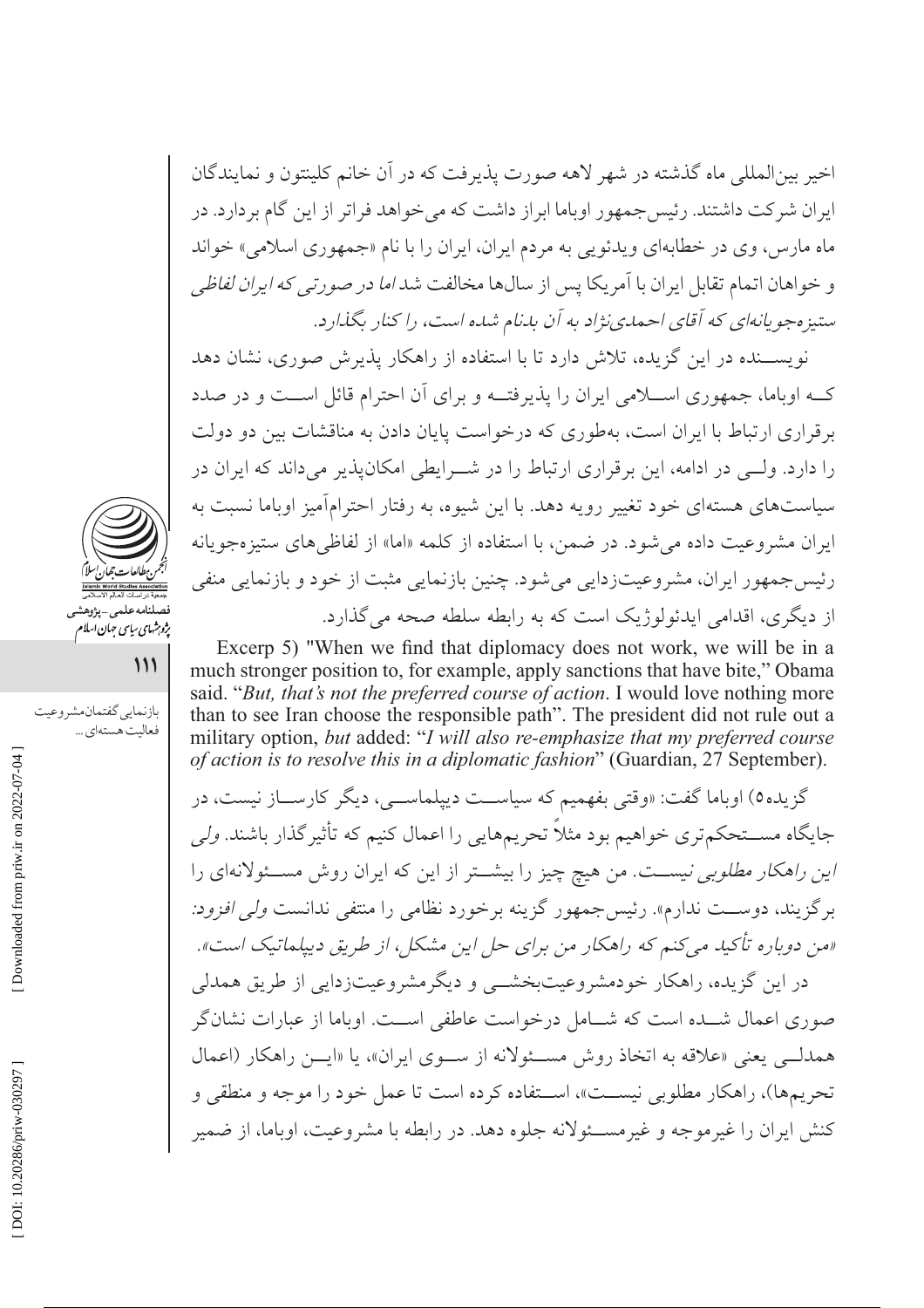شــخصي «من» اســتفاده كرده است تا تمايل عميق خود را براي رسيدن به هدف خود يعني توقف فعالیت هستهای ایران نشان دهد. همچنین، ضمیر «ما»، نگرش افراد درون گروه یعنی تمایل غربیها را به اعمال تحریمهای بیشتر علیه ایران نشان میدهد زیرا «ما» به گویندگان يا نظر جمعي گروه اشـــاره دارد. در توجيه چنين عملي، او احســـاس همدلي را بيان مي كند تا مخاطبان خود را برای باور ایده خود متقاعد کند.

Excerpt 6) America's most vexing enemy is plagued by growing internal dissension, a vocal opposition movement that won't die and a crisis of legitimacy. All good news for U.S. policy makers, right? Not necessarily. The country in question is, of course, Iran, and the upheaval there actually is making the job of crafting an American strategy more difficult. The crucial weeks lie just ahead; the gravity of the coming decisions on how to proceed will be underscored Friday, when the International Atomic Energy Agency releases its latest report on Iran's nuclear program. And here's the most likely outcome: The U.S. will leave the door open to engagement with Iran, but won't be trying as hard as before to coax the Iranians into walking through it. The situation is made all the more dramatic because the internal chaos created by June's dubious presidential election in Iran shows no sign of abating. The most likely American message to Iran that emerges in coming weeks is this: The opportunity to discuss that offer remains open, but we're not going to chase you around to persuade you to take it up. The decision on whether to walk through an open door will be Iran's (Wall street journal, 28 August 2009).

گزیده ٦) با افزایش اختلافات داخلی، آزار دهنده ترین دشتمن آمریکا در وضعت بدتری قرار گرفته است و این جنبش پرهیاهوی مخالف و بحران مشروعیت، دیگر آرام نمی نشیند. آیا برای سیاســـتمداران اَمریکایی، این خبر خوبی اســت؟ ضرورتاً نه. یقیناً، کشــور مورد بحث ایران است و اغتشاش در آن، اعمال استراتژیهای ماهرانه را از سوی آمریکا دشوارتر كرده اســت. هفتههاي بحراني اي در پيش روســت. اهميت تصميمات پيش رو بر چگونگي پیشرفت موضوع (هستهای) در روز جمعه مشخص میگردد که قرار است در آن روز، آژانس بینالمللــی انرژی اتمی آخرین گزارش خود را در مورد برنامه هســتهای ایران منتشــر کند. محتمل ترین نتیجه این است که آمریکا باب گفتگو برای همکاری با ایران را باز می گذارد *ولی* مانند گذشته خیلی تلاش نمیکند که ایرانیها را به این کار ترغیب کند. این وضعیت، همه چیز را شــگفتآورتر کرده است چون اغتشاشات داخلی ایران پس از انتخابات شکبرانگیز ریاستجمهوری در ماه ژوئن، هیچ نشانهای از خاتمه موضوع هستهای را نشان نمیدهد. در هفتههاي آينده، محتمل ترين پيغام آمريكا به ايران عبارت است از: فرصت گفتگو در مورد اين



سال سوم، شماره دوم، تابستان ۱۳۹۲

 $115$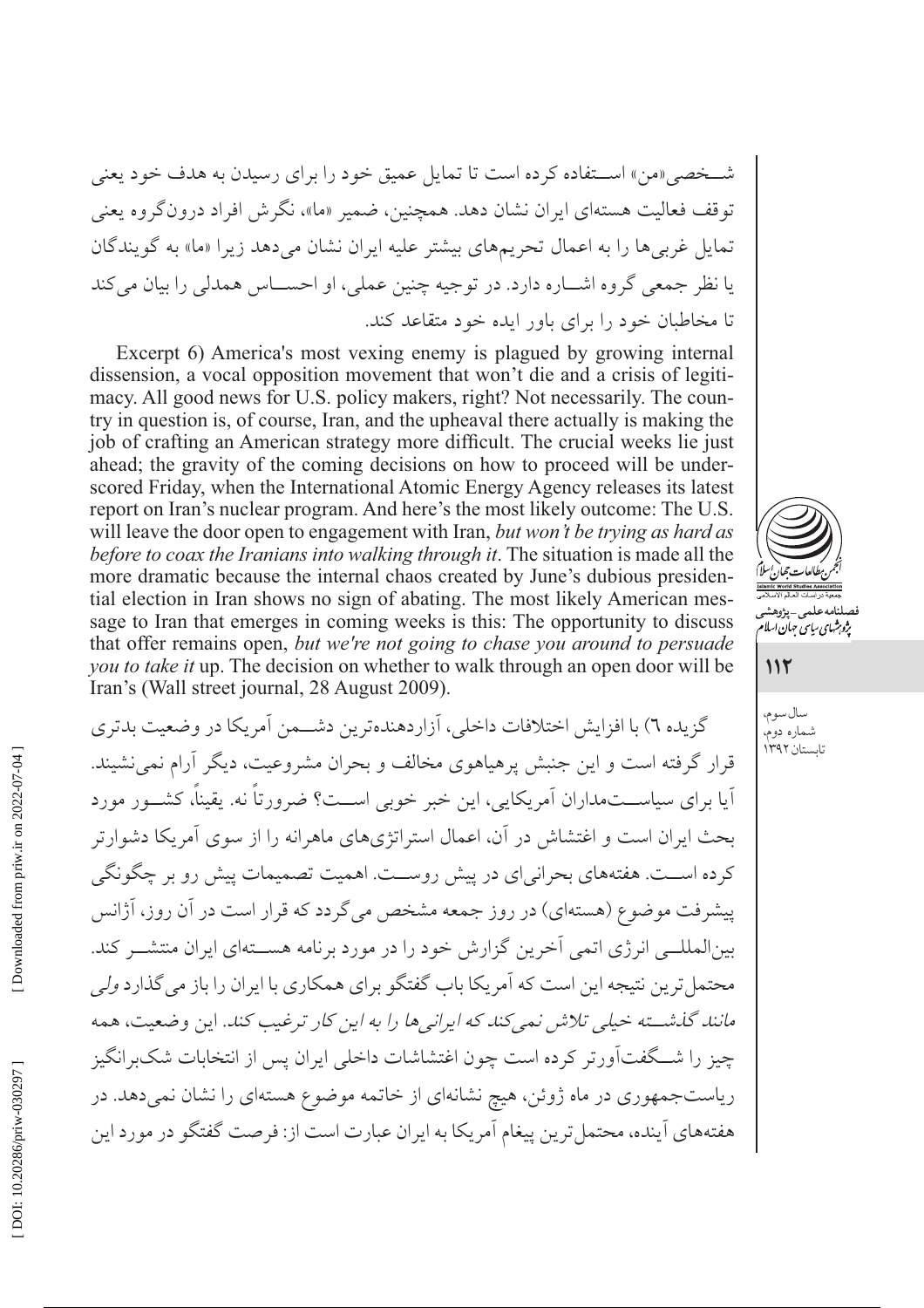پیشــنهاد، باز است *ولی ما سعی نداریم که به دنبال ش*م*ا بیاییم و شما را به ورود به مذاکرات* راضی کنیم. تصمیم برای مذاکره از طریق درهای باز بر عهده خود ایران است.

در این گزیده، شــیوه تلاش صوری برای مشــروعیتزدایی ضمنی از فعالیت هستهای ایران بهکار رفته اســت. این شیوه با بهرهگیری نویســنده از عبارت «(اَمریکا) مانند گذشته خیلی تلاش نمی کند که ایرانیها را به این کار ترغیب کند» انجام شده است که در حمایت از این فکر اسـت که آمریکا، طی سالهای متمادی، تلاش بسیاری در جهت رفع مناقشات اتمی کرده اسـت. چنین ساختاری به همراه راهکار انکار، تصویری مثبت از آمریکا (داخل گروه) و تصویری منفی از موضع سیاسی ایران در سطح بینالمللی ارائه میکند. گاوریلی ـ نوري (٢٠١٠) اشاره مي كنند كه «گفتمان صلح زباني»' در درون «گفتمان صلح ظالمانه»' قرار دارد که نگرشـــی منفی را بیان میکند. به این معنا که آنچه توســط ایران انجام شـــده است، مانعی بر سر راه گفتمان صلح هستهای است. این مسئله مهم نیست که ایران پیشنهاد مذاکرات صلح هستهای را رد می کند. بلکه این مهم است که آمریکا همیشه برای پایان دادن به مناقشـات اتمى تلاش زيادى مى كند و مشـروعيت خود را بهعنوان حافظ امنيت جهانى بهدســت مي آورد. بهعلاوه، ايران بهعنــوان گروه «ديگري»، از جايگاه و شــأني برخوردار نیست که آمریکا بهدنبال کسب رضایت او باشد.

در گزیده بالا، راهکار تلاش صوری، برای مشروعیتبخشــی، از شــیوه طبقهبندی «ما» و «آنها» استفاده می کند که بازنمایی های مثبت و منفی را به تصویر می کشد. ضمیر «شما» (you) خطاب به ایران، بهعنوان گروه بهحاشیهراندهشــده و منزوی در جهان بینالملل اشاره میكند و ضمير «ما» نشاندهنده اَمريكا و متحدانش است كه بهعنوان گروه مثبت با او موافقند. اين ضمير، بازنمایی نابرابری را نشــان می دهد که ســـلطه آمریکا را بر مذاکرات هســتهای تقویت می کند. نویسنده برای تحریک احساسات مخاطبان و توضیح سلطه آمریکا بر ایران، از ساختار بیانی و فن تکرار مؤلفههای زبانشناختی گروه «ما» به همراه انکار استفاده می کند. چنین ساختار بلاغی ای بر وحدت بینالمللی در راسـتای مشروعیتبخشی به اقدامات بعدی آمریکا و متحدانش تأثیر می گذارد. همین طور، این کار یک احساس منفی در مورد این که ایران بهطور پایدار مناقشه به وجود مي آورد، ايجاد مي كند و اقدامات سياسي آمريكا را موجه مي كند.

2. oppressive peace discourse.



مستنسسه سسی په در مسیر<br>پژوهشهای سایپی جهان اسلام

بازنمايي گفتمان مشروعيت

فعاليت هستهاي ...

 $114$ 

Downloaded from priw.ir on 2022-07-04

<sup>1.</sup> language peace discourse.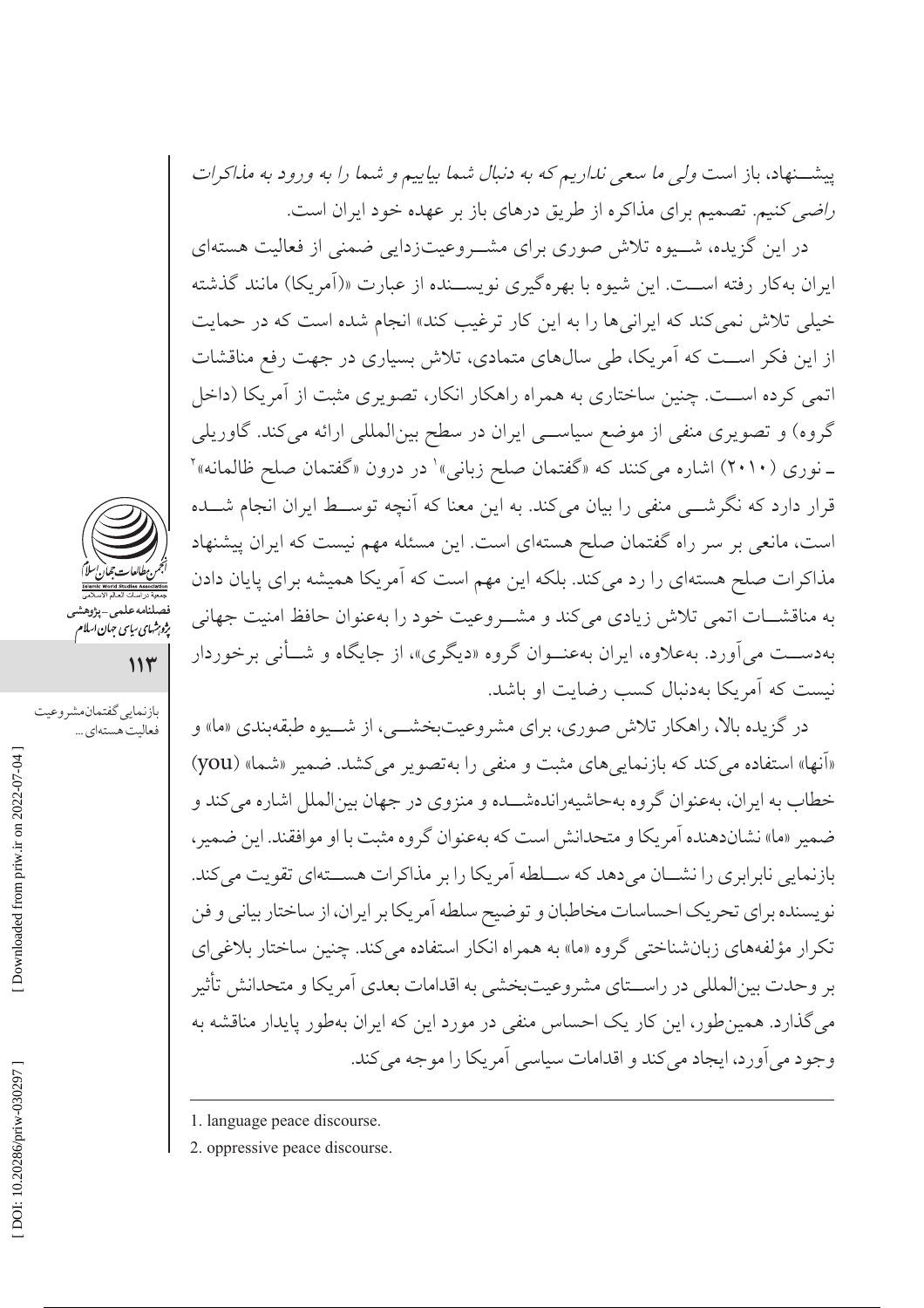در بررسی ای که از متون سرمقالات غربی مربوط به فعالیت هستهای بهعمل آمد، معلوم گشـــت که راهکار انکار می تواند توأماً بـــا دو عملکرد پذیرش و تلاش صوری و به هدف مشروعیتبخشی/ زدایی بهکار رود. مثل نمونه زیر:

Excerpt 7) The effort to directly engage Iran was a hallmark of the early months of the administration, with President Obama offering a televised greeting in honor of the Persian New Year and sending private letters to the country's supreme leader. *But the gestures went largely unreciprocated*. Now, while not shutting the door on engagement entirely, the United States and its allies plan to forocefully press the case that Tehran has been caught, red-handed, in yet another violation of international rules (Washington Post, 26 September 2009).

گزیده ۷) تلاش برای برقراری رابطه مســتقیم با ایران مشــخصه بارز ماههای نخستین ریاســتجمهوری اوباما بود. در آن ماهها، رئیس جمهور اوباما به احترام ســال نو ایرانی در یک برنامه تلویزیونی پیام تبریک گفت و به رهبر معظم ایران نامهای شــخصی فرستاد *ولی* این رفتار او، تا حد زیادی یک طرفه و بی پاسخ ماند. اکنون در حالی که آمریکا و متحدانش درهای همکاری را بهطور کامل نبســتهاند، قصد دارند بهدلیل نقض دیگر قوانین بین|لمللی سر بزنگاه مچ تهران را بگیرند و فشار بیشتری به آن وارد آورند.

در اين گزيده، شيوه تلاش صوري، براي مشروعيتبخشي به خود (آمريكا) و با بهره گيري از واژه تلاش (effort) و عبارت «مشــخصه بارز ماههای نخستین ریاستجمهوری اوباما» انجام شده است. این شیوه بازنمایی در ورای این فکر است که شاخصه دولت اوباما، تلاش بســيار براي رفع مباحثات هستهاي با ايران است. اين ســاختار، بازنمايي مثبتي از سياست آمریــکا و تلاش۵های آن ارائه می دهــد. در ادامه می بینیم که با اعمال راهکار انکار، شـــیوه برخورد ایران با تلاش آمریکا، به حالت منفی بازنمایی شــده اســت چرا که به پیام تبریک اوباما، پاسخی نداده و تمایلی به برقراری رابطه با آمریکا نشان نداده است. همچنین، شیوه یذیر ش صوری نیز در این گزیده اعمال شــده است. به این نحو که در ابتدا، با بیان تبریک اوباما به مناسـبت سـال نو ايرانى و ارسال نامه به رهبر ايران، مشــروعيتى به اين اقدامات اوباما در راستای بر قراری رابطه مطلوب با ایران می دهد ولی در انتها، از عدم یاسخ ایران و نيز اعمال فشار بيشتر بر آن سخن مي راند و به اين ترتيب از ايران مشروعيتزدايي مي كند. شــایان ذکر است که در بررســـی متون مورد نظر، موردی را یافتیم که در آن از راهکار انکار به شــيو ماي معکو س اســتفاده شده اســت. به اين تر تيب که در ابتدا جملهاي من*في و* 



فصلنامه *ع*لمى \_پژوهشى

 $11F$ 

سال سوم، شماره دوم، تابستان ۱۳۹۲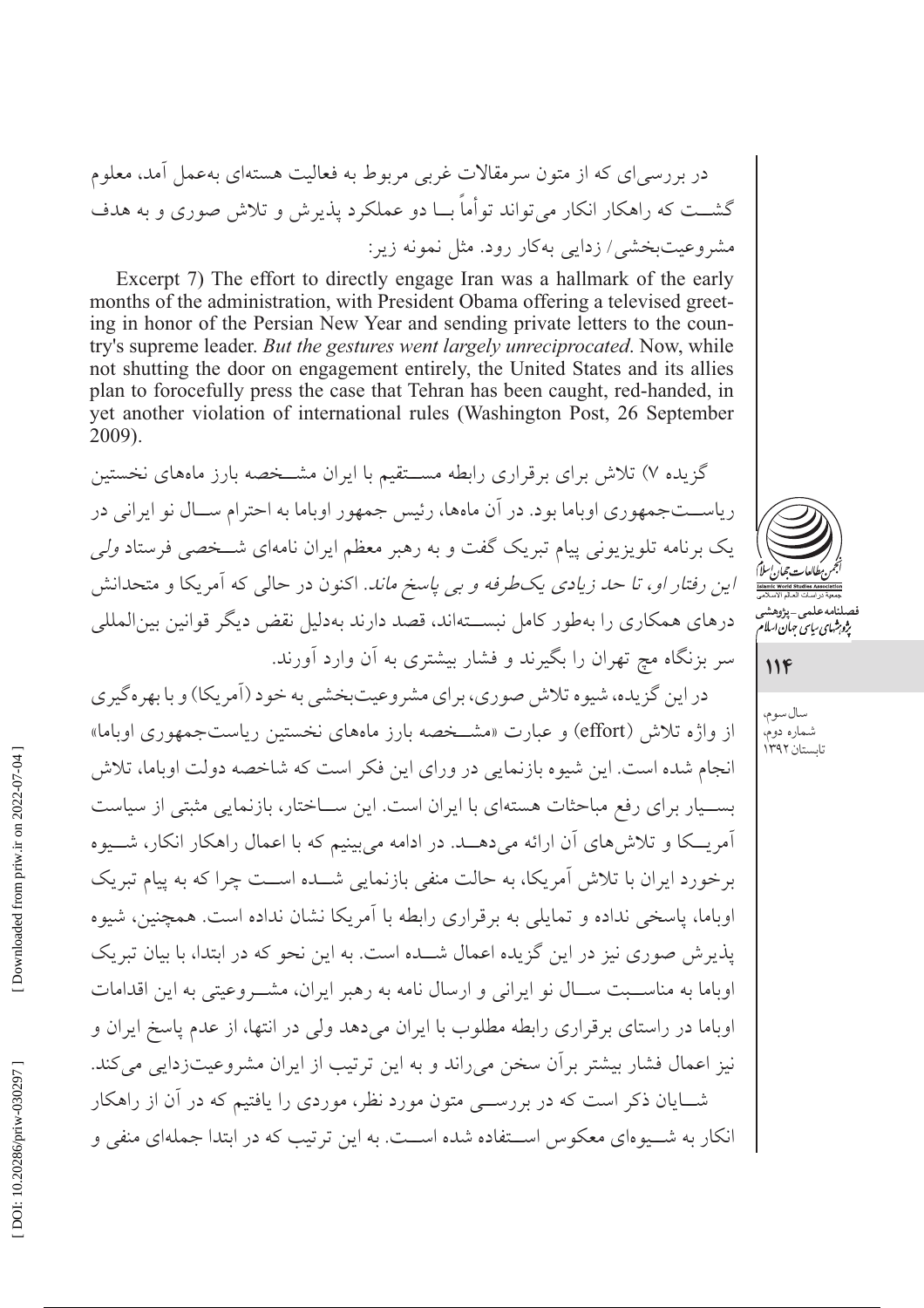مشـــروعیتزدایی از «دیگری» صورت گرفته و در آخر، با اســـتفاده از راهکار انکار، جمله مثبت و مشروعیتبخشی به خود اعمال شده است:

Excerpt 8) As a Presidential candidate, Barack Obama called a nuclear Iran "a grave threat" and said "the world must prevent Iran from obtaining a nuclear weapon". But he also called for direct, high-level talks in the hopes that the mullahs could be persuaded to abandon their nuclear dreams (Wall Street, 4 March 2009).

گزیــده ۸) باراک اوپاما، بهعنوان یک نامزد انتخاباتی اظهار داشــت که ایران هســتهای، تهدیدی جدی است و گفت که: «جهان باید مانع از دستیابی ایران به سلاح هستهای شود». ولي وي همچنين خواهان گفتگوهاي مستقيم و سـطح بالا شــد و گفت اميدوار است كه ملاها راضی شوند از آرزوهای هستهای خود دست بردارند.

در ایسن گزیده، اوبامــا در ابتدا به این طریــق از ایران مشــروعیتزدایی میکند که به جای ایران، از گروه اســمی «تهدید جدی» اســتفاده می کند که جهان باید مانع از دســتیابی آن به ســـلاح هستهاي شـــود. او فعاليت هستهاي ايران را با ويژگي منفي «تهديدآميز بودن»، ارزیابے و مشــروعیتزدایی میکند و در انتها، از طریق راهکار انــکار و ابراز تمایل او به برقـراري رابطه مســتقيم با ايران، و نيــز كاربرد واژه «ملاها» بهجـاي «حكومت جمهوري اسلامی ایران»، مقامـات ایرانی را ارزش یابی منفی و تحقیر میکنــد و جایگاه خود را در نقشی فعال و سازنده می بیند که امیدوار به متقاعدسازی مقامات ایرانی در بر قراری ارتباط و جلوگیری از دســتیابی به آرزوهای هستهای است. شاید بتوان گفت که کاربرد ساختار انکار معکوس، به این علت است که سیاستمدار (اوباما) در صدد برجستهسازی بازنمایی منفي از «ديگري» و خلق اّيندهاي بسـيار خطرناك از اين «ديگر» است تا بتواند احساسات مخاطبان خود را بیشتر برانگیزد و با نگرش های خود همنوا سازد.



پژو شهای سایپی جهان اسلام<br>پژو شهای سایپی جهان اسلام

114

بازنمايي گفتمان مشروعيت فعاليت هستهاي ...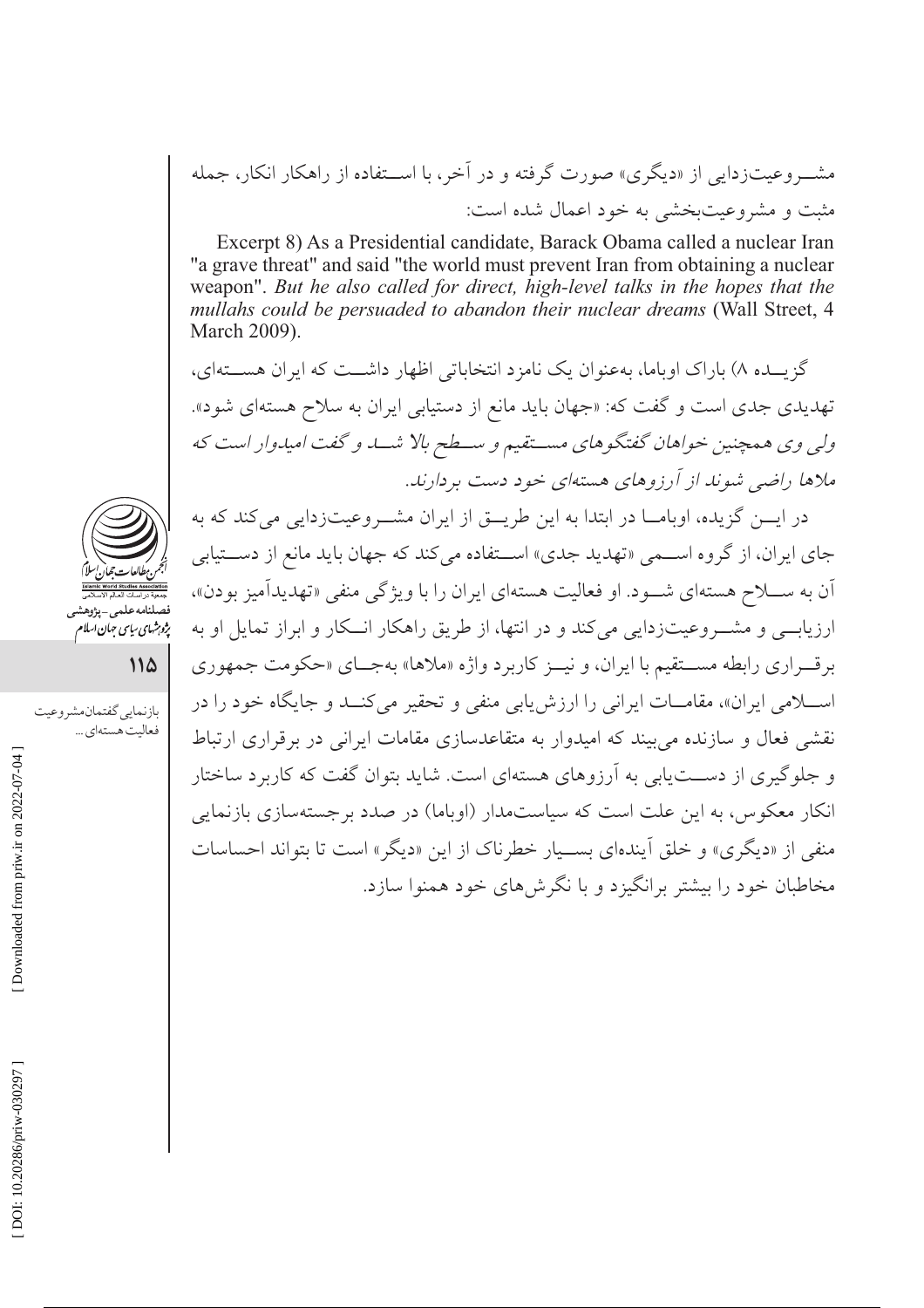نتيجه گيري دولتهای ســلطه گر غربی از جمله آمریکا، که در صدد متقاعدســـازی و همنواسازی افکار عمومي با ايدئولوژي خود هســتند، از طريق دگرمفهومســازي ســاختارهاي زباني و القاي ایدئولوژی خود با شــعار عدم صلاحیت ایران در دستیابی به فناوری هستهای، سلطه خود را در جهـان جهت مي دهند و خـود را به گونهاي در متون معرفي مي كنند كه باني اقدامات مسئولانه و متعهدانه در راستای ایجاد امنیت جهانی هستند. از نظـر دولتهای حاکم، جنگ، از جمله جنگ نرم و (باز)تولید ســلطه مجاز اســت و آزادي عمل فقط براي گروه «خودي»هاست. مخالفان نهتنها هيچ جايگاه و شأني ندارند بلكه هميشه با سوءظن نگريسته مي شـوند. اين ديدگاه غيريت/ دشمن آفرين است كه سـختگيري عليه «غيرخودي»ها را مجاز میداند. گفتمان غرب بر عدم توانایی ایران در تشخیص صلاح خویش تأکید دارد و فعالیتی را که مطابق قوانین به اصطلاح بین المللی نیست فعالیتی غیرمشروع میداند.

تحلیل گفتمان سیاســی به معنی بررسی ضمایر و گزارههای زبانی در یک متن و روابط بين أنها و جمع بندي و نتيجه گيري اســت. بهنظر مي رســد گفتمان مطبوعات غربي (با زبان قـــدرت) با توجه به دیدگاههای دولتمردان غربی در خصوص فعالیت هســـتهای ایران در عرصه بینالملل که همانا مشروعیتبخشمی به اعمال حاکمیت آنان میباشد، سعی در ارائه تصویــری مثبت از حاکمیت خود در محافل بین|لمللی دارد. اعضای داخل گروه، آمریکا و متحدان آن و در همین حال اعضای خارج از گروه، شامل ایران و حامیان فعالیت هستهای اّن را پوشـــش می۵هـــد. این مقاله چنین گفتمانی را از روشـــی مینگـــرد که غرب راهکار مشروعیتبخشــی/ مشــروعیتزدایی را در داخل محدوده انکار تولیــد میکند تا از چهره مثبت «ما»، حفاظت و همزمان چهره «آنها» را كماهميت جلوه دهد.

در ســـطح تحليلـــي خرد متون مطبوعــات غربي مربوط به فعاليت هســـتهاي ايران، اين دلالتهای ضمنی، هویت شــرکتکنندگان در گفتمان هســتهای و گفتمان به صورت زیر استنباط گردید:

جدول ۱ : دلالتهای ضمنی

| آمریکا، تداوم فعالیت هستهای ایران را غیرمشروع میداند.                     |  |
|---------------------------------------------------------------------------|--|
| آمریکا، حکومتهایی را که به تعهدات بینالمللی پایبند نیستند، مشروع نمیداند. |  |
| آمریکا، قوانین مصوب شورای امنیت سازمان ملل را مشروع و معتبر میداند.       |  |



صلنامەعلى<sub>مى—پژ</sub>وھشہ<br>پ*ژوہ<sup>ش</sup>ای ساس جمان اسلا* 

# 118

سال سوم، شماره دوم، تابستان ۱۳۹۲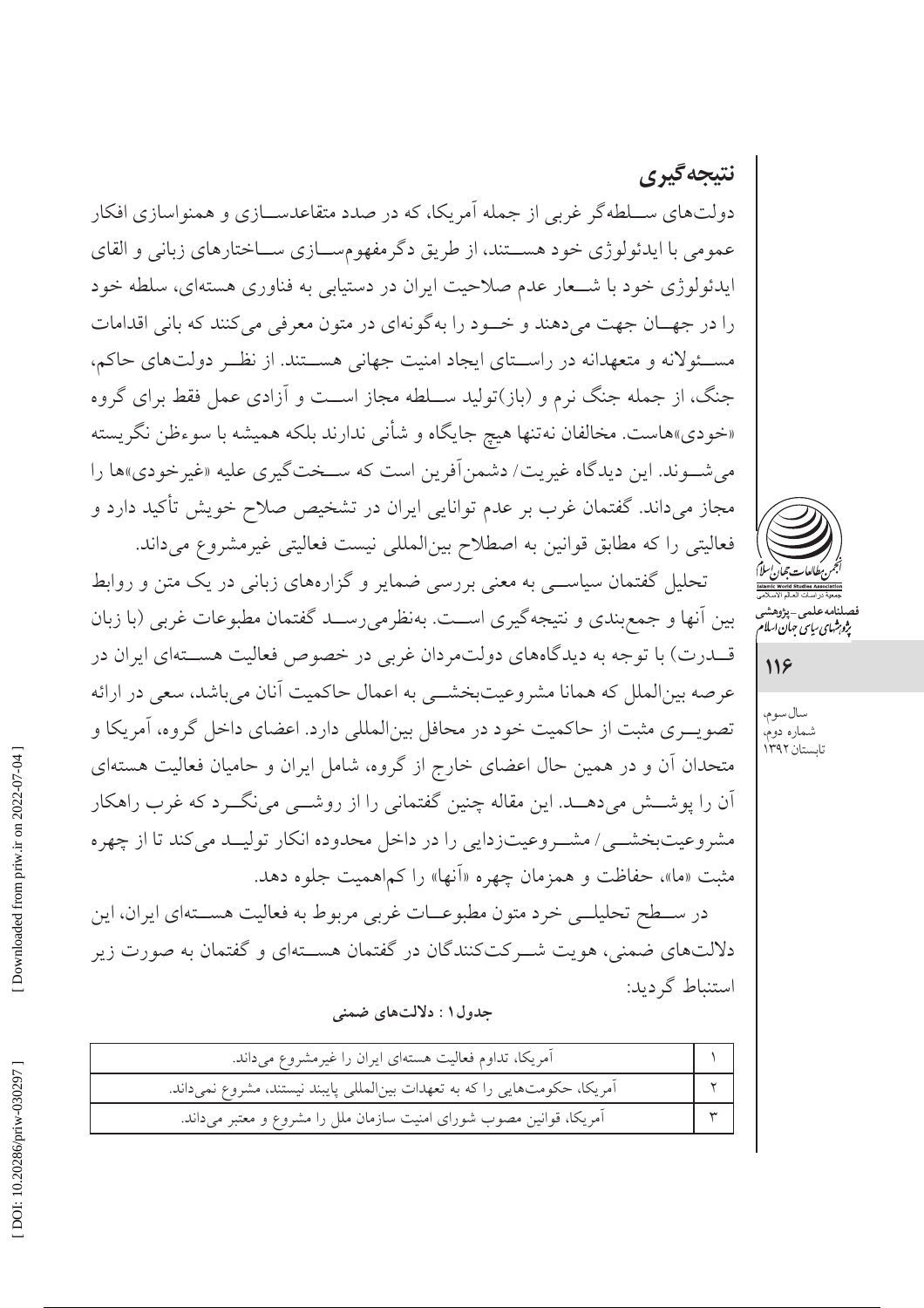| آمریکا، سعی دارد خواستههای خود را به ملتهای دیگر به بهانه کمک به آنها تحمیل کند.                                                                                                                       |  |
|--------------------------------------------------------------------------------------------------------------------------------------------------------------------------------------------------------|--|
| ه یا آمریکا که دستیابی ایران به انرژی هستهای را یکی از دغدغههای خود میداند، سعی دارد تا نگرش خود استیابی ایران<br>ه یا آمریکا که دستیابی ایوقف فعالیت هستهای ایران، در محافل بینالمللی مشروع جلوه دهد. |  |
|                                                                                                                                                                                                        |  |

# جدول ۲: هویت شرکتکنندگان در گفتمان هستهای

| آمریکا: قدرت برتر جهان، مسئول، قاطع، شفاف، منطقی، حامی و دلسوز ایران، که حق تصمیمگیری برای<br> |  |
|------------------------------------------------------------------------------------------------|--|
| ایران را دارد.                                                                                 |  |
| ایران: کشور بی عتنا، مردد، مبهم و غیرمنطقی در تصمیمات مهم هستهای.                              |  |
| سازمان ملل متحد: نهاد واسطه و ابزار تحقق اهداف آمریکا در امنیت ملتها.                          |  |

#### جدول٣: گفتمان سلطه

|                            | حق تنبيه ايران و مشروعيت أن.                                                                             |  |
|----------------------------|----------------------------------------------------------------------------------------------------------|--|
|                            | قطبی سازی خودی و غیرخودی (اَمریکا، مخالف فعالیت هستهای ایران در گروه «خودی» و ایران در گروه              |  |
|                            | «غير خودي»).                                                                                             |  |
| ociation<br>جمعیهٔ<br>فصلن | احساس وظیفه از سوی اَمریکا، ضرورت احساس تکلیف از سوی ایران و نابردباری اَمریکا در صورت<br>عدم رعایت اَن. |  |
| يژوبرشها                   |                                                                                                          |  |
|                            | آزادی و جهان برای گروه «خودی» (آمریکا).                                                                  |  |

عمـــل انکار، همراه با ســـاختار خرد متـــن، میتواند به اهمیت و نفــوذ کلام و جایگاه بیافزاید. نویســندگان غربی از این شیوه استفاده می کنند تا به موضع سیاسی سیاستمداران خود مشـــروعيت دهند و همزمان جايگاه مخالف خود (ايران) را در مورد فعاليت هستهاي مشروعیتزدایی کنند. بهعلاوه، برخی راهکارهای مشروعیت گفتمان (درخواست عاطفی، آینده فرضی، عقلانیت) بهمنظور مشــروعیت به خود و مشــروعیتزدایی از دیگری بهکار گرفته می شـوند. نویسندگان سرمقالات غربی، موضوع فعالیت هســتهای ایران را انتخاب می کنند و این طور بیان می کنند که به علت امتناع ایران از توقف فعالیت هستهای، این مسئله حل و فصل نمي شود.

در مجموع، همه درگیریها بر سر پذیرش توقف فعالیت هستهای از سوی ایران است. لازم به ذکر است، این مناقشات، زمانی به پایان خواهد رسید که هر دو طرف درگیر آشکارا در جهت رفع آن گام بردارند. در این مورد، تقســیم هســتهای آمریکا و ایران، مسئلهای بین آمریکا و ضدآمریکا است. آمریکا در واکنش به موضوع مناقشهبرانگیز هستهای، سعی کرده



ي ساسي جيان اسلام

 $\mathcal{W}$ 

بازنمايي گفتمان مشروعيت فعاليت هستهاي ...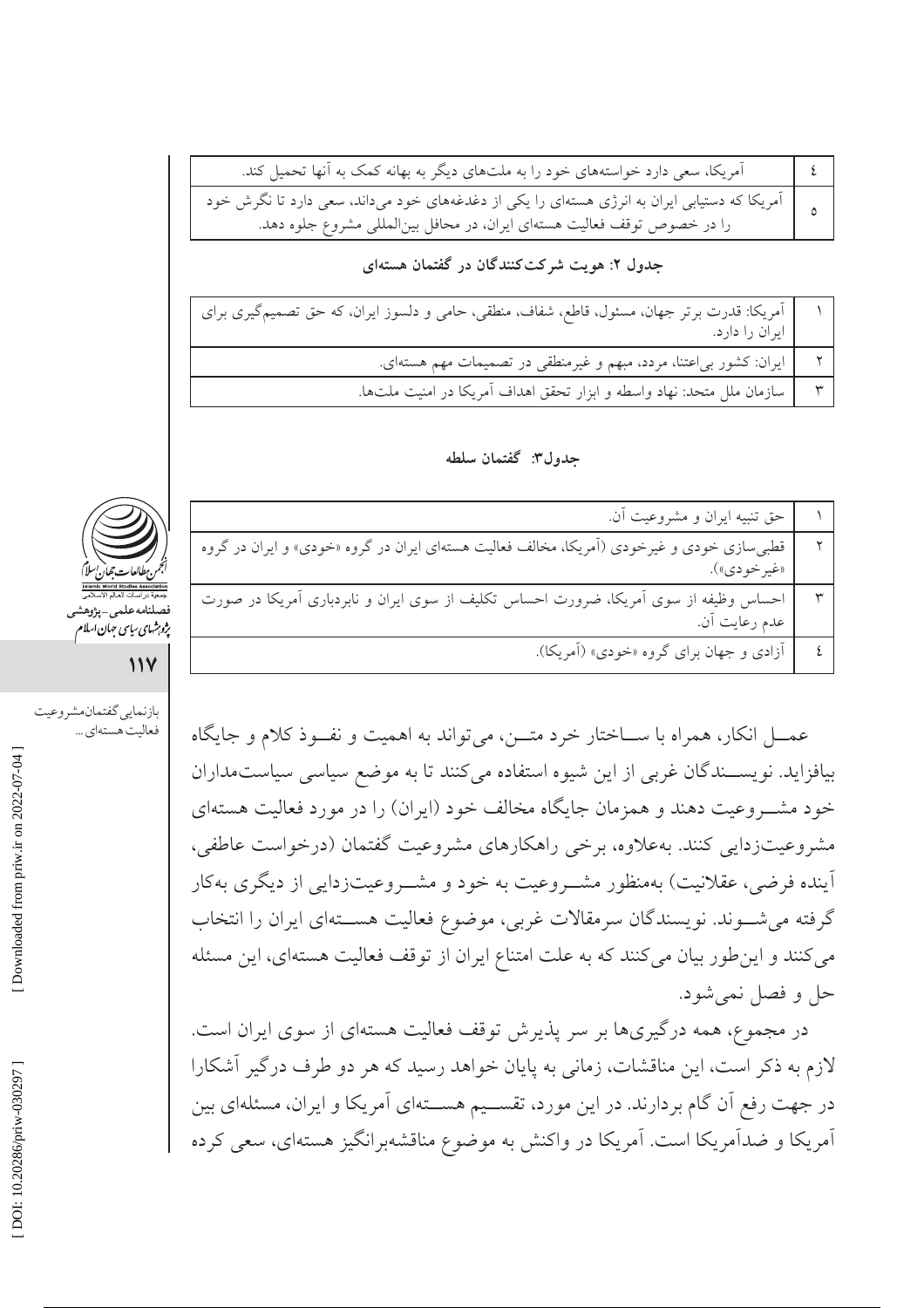تا این مفهوم را با اعمال راهکار انکار خود تغییر دهد، و این گونه استدلال میکند که ممکن اســت با پذیرش توقف غنی سازی اورانیم از ســوی ایران، مناقشات هستهای حل گردد. با این حال، این جدال که از سوی ایران جریان می یابد، بیشتر با ابزار موجهسازی نظری و راهکار انکار، مشروعیتبخشــی به نگرش آمریکا و مشــروعیتزدایی از اقدامات ایران در گفتمان اعمال شــده است. همانطور که ملاحظه میشــود گفتمان مطبوعات غربی، دارای رویکردی انحصاری در زمینههای سیاسی و علمی است. در ضمن، از جمله عملکردهای انکار، عملکرد عذرخواهی، انتقال و وارونگی است که در متن ســرمقالات مورد بررسی يافت نشد.



.<br>نامەعلمى\_پژوهش<sub>ى</sub> بژو شهای سایت جهان اسلام<br>بژو شهای سایت جهان اسلام

# $\mathcal{N}$

سال سوم، شماره دوم،<br>تابستان۱۳۹۲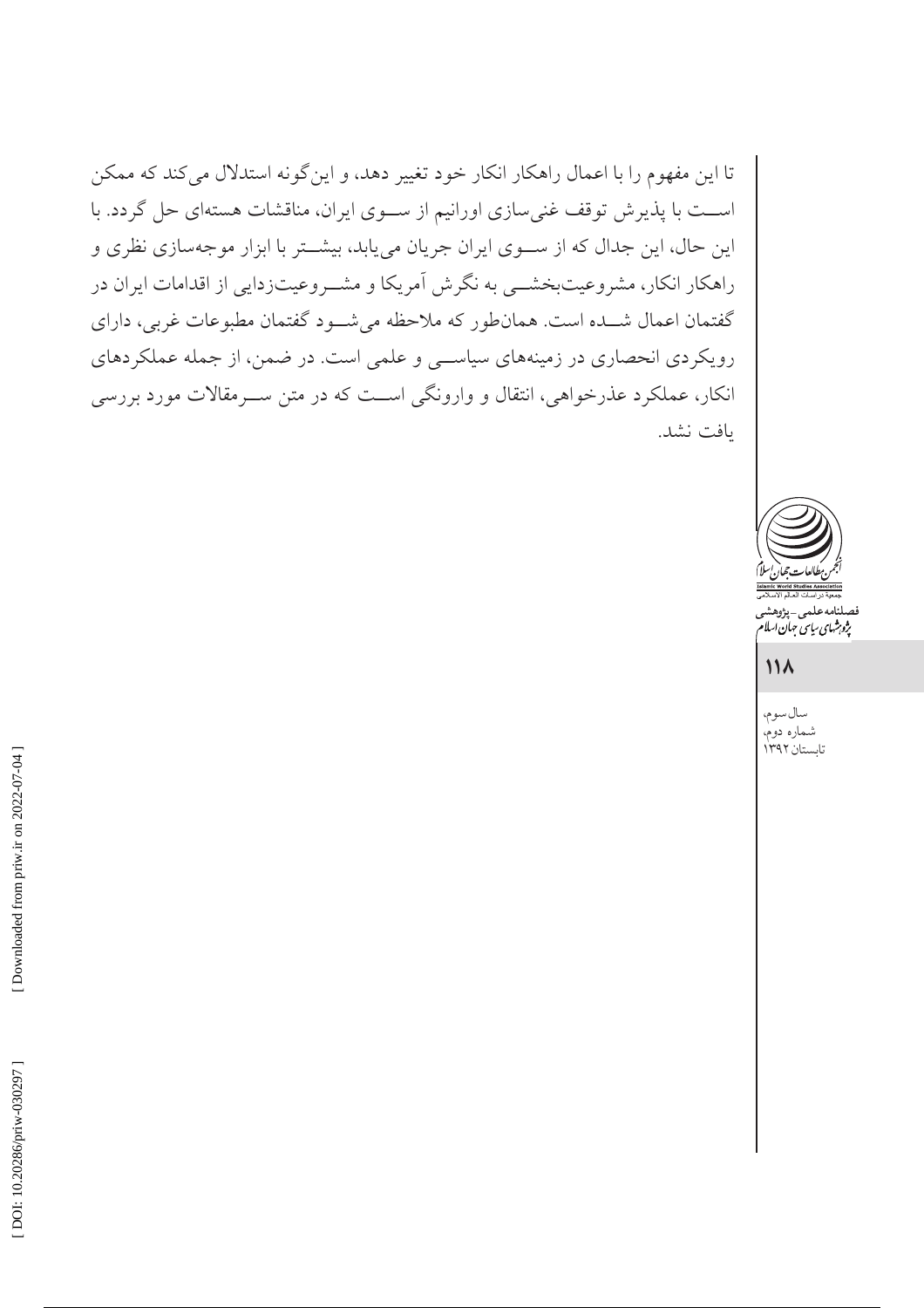#### كتابنامه

اندرین، چالز (۱۳۷۸). **زندگی سیاسی و تحولات اجتماعی: مقدمهای بر علم سیاست**، مهدی تقوی، تهران: مؤسسه عالی علوم سیاسی و امور حزبی بیتا.

ایزدی، فؤاد و حکیمه ســـقای بی ریا (۱۳۸۷). «تحلیل گفتمان سرمقالههای روزنامههای برجسته آمریکا درباره برنامه هستهای ایران»، جمالاللدین اکبرزاده، فصلنامه رسانه، ش۳۷، صص ۱۲۵-۱۰۱.

بشــير، حسن (١٣٨٩). «تصوير يرونده هســتهاي ايران در رسانههاي جهان با رويكرد تحليل گفتماني»، ماهنامه مديريت ارتباطات، ش٢، صص ٩-٧.

پورعزت، عل<sub>ی</sub>اصغر (۱۳۸۷). **مبانی دانش اداره و حکومت**، تهران: انتشارات سمت، چاپ اول. یوشنه، آتنا و مرتضی بابکمعین (۱۳۹۲). «تحلیل گفتمان انتقادی در اثری از ابراهیم گلستان با استفاده از مؤلفههای جامعهشــناختی ــ معنایـــی ــ گفتمان.مدار با توجه به بازنمایی کارگــزاران اجتماعی»، **فصلنامه** جستارهای زبانی، دوره٤، ش۲، صص ٢٥-١.

يهلواننژاد، محمدرضا و ديگران (١٣٨٨). «شــيو مهاي بازنمايي كارگزاران اجتماعي در نشــريات دوره مشروطه از منظر گفتمانشناسی انتقادی با عنایت به مؤلفههای گفتمانمدار جامعهشناختی ــ معنایی»، م**جله** تخصصی زبانشناسی و گویش های خراسان، دانشکده ادبیات و علوم انسانی مشهد، ش ۱، صص ۷۳-۵۱.

حشــمتزاده، محمدباقر، مريم ســادات غياثيــان و حمداله اكواني (١٣٩٠). «شرقشناســي و بازنمايي رســانهاي ايران در آمريكا: نگاهي به ســطح خرد زباني»، **رهيافتهاي سياسي و بينالمللي**، ش٢٧، صص  $Y9 - 0A$ 

حق پرســت، ليلا (١٣٩١). «شيوههاي تصويرســازي كارگزاران اجتماعي در داستان بهمن از شاهنامه و بهمننامه (بر اســاس مؤلفههاي جامعهشناختي \_معنايي در تحليل گفتمان)»، فصلنامه يژوهش هاي زبان و ادبيات تطبيقى، د٣، ش٢، صص ٤٥-٦٢.

حیدری تبریزی، حســین و أیتالله رزمجو (١٣٨٤). «شیوههای تصویرســازی کارگزاران اجتماعی در گفتمان فارســـي: تحليل توجيهي گفتمان با عنايت به مؤلفههاي جامعهشــناختي \_معنايي»، **نشريه دانشكده** ادبیات و علوم انسانی دانشگاه تبریز، ش مسلسل ۱۹۵، صص ۳۳–۳.

دعاگویان، داود (۱۳۸۷). «بازیهای زبانی در گفتمانهای هستهای گروه۱+۵ با ایران»، فصلنامه رسانه، ش ٧٦، صص ٥٨-٤١.

ذوالفقار روشن، مریم (۱۳۸۸). «بازنمایی گفتمان هستهای ایران به روایت رئیس جمهورهای دو کشور جمهوری اســـلامی ایران و ایالات متحده آمریکا»، **یایاننامه کارشناســـی ارشد**، رشته زبانشناسی، دانشگاه الزهرا، تهران.

صاحبی، ســيامک و ديگران (١٣٨٩). «بررســي و نقد روايي گلســتان بر اســاس نظريه تحليل انتقادي گفتمان»، فصلنامه یژوهش زبان و ادبیات فارسی، ش١٦، صص ١٣٣-١٠٩.

عامری گلســتانی، حامد و نفیسه ســادات قادری (۱۳۹۱). «نگاهی گفتمانی به اسلامهراسی»، فصلنامه



فصلنامەعلى<sub>م</sub>\_پ<sub>ژ</sub>وهش<sub>ى</sub><br>پژ*وہثهای بیای جمان اسلام* 

119

بازنمايي گفتمان مشروعيت فعاليت هستهاي ...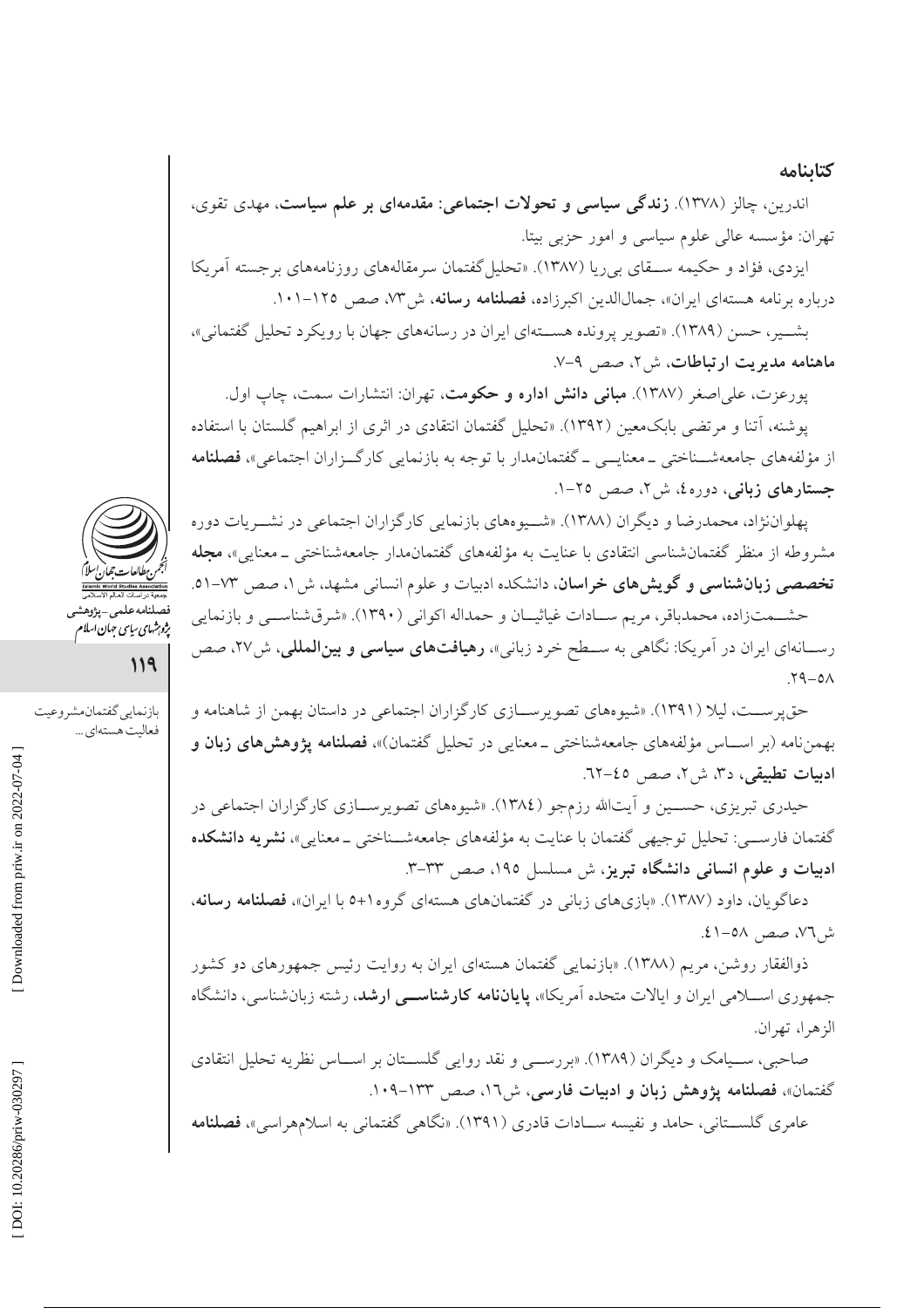یژوهشهای سیاسی جهان اسلام، سال دوم، ش ٤ (پیای<sub>ی</sub>٥)، ص ١٢٩. عسگرخانی، ابومحمد و محمود بابایی (۱۳۹۱). «امنیت هستیشناختی و مسائل امنیتی خلیج فارس بعد از انقلاب اسلامی ایران»، فصلنامه پژوهشهای سیاسی جهان اسلام، سال دوم، ش٤ (پیاپی٥)، ص ١٥٤. غياثيــان، مريم ســادات (١٣٨٦). «بازنمايي اســلام در نشــريات آمريكا و انگليس قبــل و بعد از يازده سپتامبر»، **رساله دکتری**، رشته زبانشناسی، دانشگاه تربیت مدرس، تهران. غباثیان، مر بم سـبادات (۱۳۸۷). «بازنمایی ما و آنها، تصویر سفیدیوستان و مسلمانان در نشریات غرب يس از ١١سيتامير»، فصلنامه رسانه، سال ١٨، ش ٤، صص ٢١٣-٢٠٥. غیاثیان، مریم سـادات (۱۳۸۸). «بازتاب نگرش فرهنگی غرب نسـبت به ایران در ســاختهای زبانی نشریات انگلیسی زبان»، **فصلنامه تحقیقات فرهنگی**، دوره دوم، ش ۱، صص ۱۳۹–۱۲۳.

Alexander, M. F. (2012). "Critical Discourse Analysis of Interviews with Portuguese Scientists-Representation and Legitimation of Scientific Knowledge and its Specialists", Ph.D. Thesis, Faculty of Letters, University of Lisbon.

Amer, M. Mosheer (2009). "Telling it like it is: Delegitimation Stategy of the Second Palestinians Intifadha in Thomas Friedman's Discourse", Discourse and Society,  $20(1)$ , pp. 5-31.

Boggs, Carl (2003). "Outlaw Nation: The Legacy of U.S. War Crimes", In: Carl Boggs, Ed., Masters of War: Empire and Blowback in the Age of American Empire, New York and London: Routlege, pp.191-226.

Chang, Gordon C. (2008). "The Politics of Representation and the Social Order: In the War on Terror", Ph.D. Dissertation, University of California, San Diego.

Chaowei, Pang. "The Discursive Re-legitimation of the Iraq war in George w.Bush 's speeches: A corpus-assisted Critical Discourse study", Ph.D. Dissertation, National university of Defence Technology, Changsha, China.

Chouliaraki, L. (2005). "Spectacular ethics: On the television footage of the Iraq war", Journal of Language and Politics, 4(1), pp.143-159.

De Olivera, Sandi M. (2011). "Promoting Brazil at the UN: Dilma Rousseff's Lgitimation Strategy of Authority and Morality", Language Discourse & Society, 1 (1), pp. 140-169.

Fairclough, I. and N. Fairclough (2012). Political Discourse Analysis: A Method for Advanced Students, London: Routledge.

Fairclough, Isabela Ietcu (2008). "Legitimation and Strategic maneuvering in the Political field", Argumentation, University of Bucharest, 22 (3), pp. 399-417.

Fairclough, N. (1989). Language & Power, London: Longman.



 $15.$ 

سال سوم، شماره دوم، تابستان ۱۳۹۲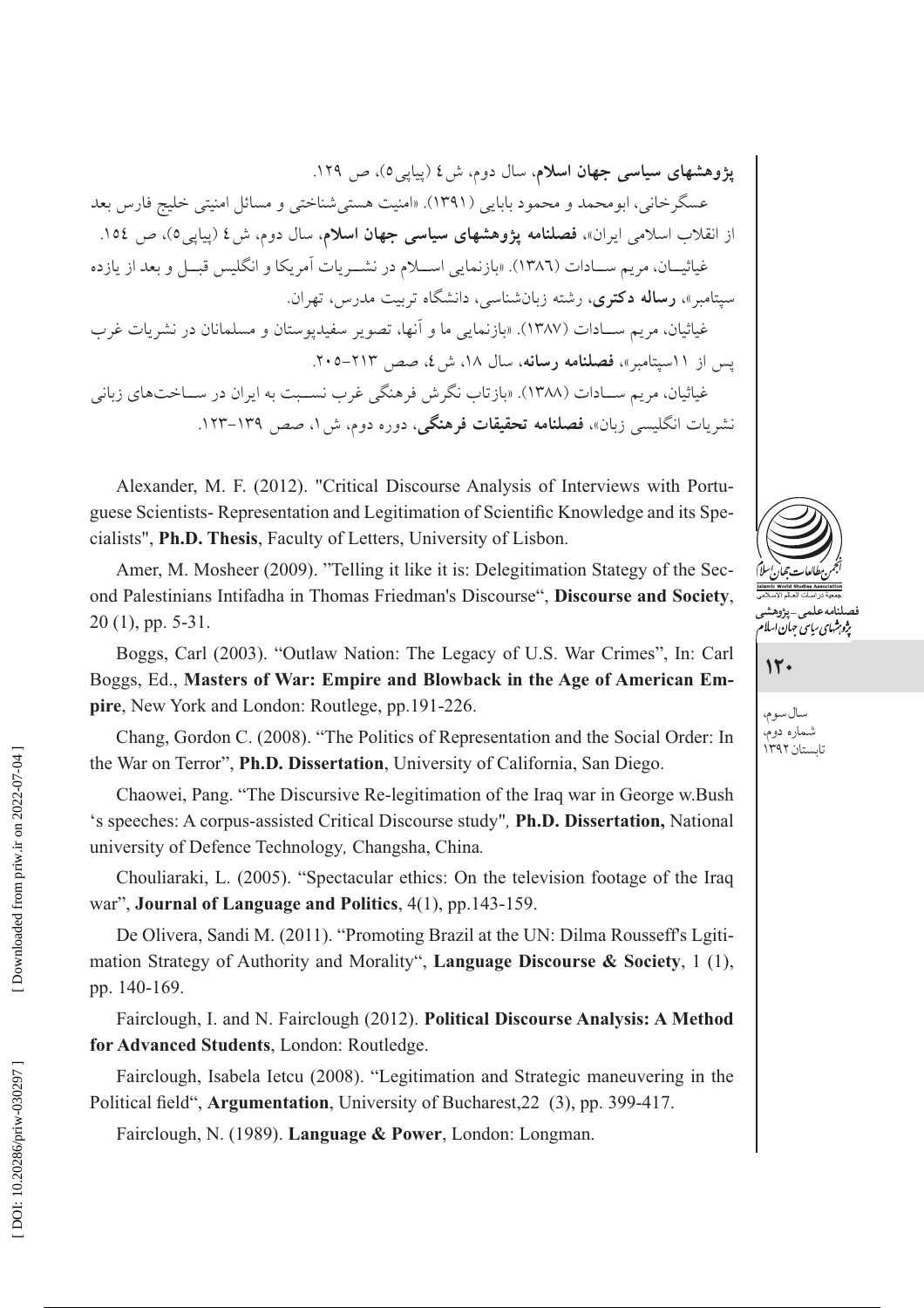Fairclough, N. (2003). **Analysing Discourse: textual analysis for social research**, London: Routledge.

Fairclough, N. and Wodak, R. (1997). "Discourse Studies: A Multidisciplinary Introduction", in: Van Dijk (ed.), **Discourse as Social Interaction**, London: Sage Publications.

Fowler, R. (1991). **Language in the News**, London: Routledge.

Gavriely, Dalia-Nuri (2010). "the Idiosyncratic Language of Israeli "Peace": A Cultural Approach to Critical Discourse Analysis (CCDA)", **Discourse and Society**, 21 (5), pp. 565-585.

Gramsci, Antonio (1971). **Selections from the Prison Notebooks of Antonio Gramsci**, Translated Quintin Hoare and Geoffrey N. Smith, New York: International Publishers.

Ji, S. (2002). "Identifying Episode Transitions", **Journal of Pragmatics**, 34, pp. 1257-1271.

Joseph John, E. (2006). **Language and Politics**, Edinburg: Edinburg University Press.

Kamalu, Ikenna (2011). "A Critical Discourse Analysis of Goodluck Jonathan's Declaration of Interest in the PDP Presidential Primaries", **Language, Discourse, and Society**, 1 (1), pp. 32-54.

Martin, Joudie (2012). "On Notes and Knowers: The Representation, Lgitimation and Evaluation of jazz, Discipline of linguistics", **Ph.D. Thesis**, university of Adelaide.

Reyes, Antonio (2011), "Strategies of Legitimation in Political Discourse: From Words to Actions", **Discourse and Society**, 22 (6), pp. 781-807.

Richardson, John E. & Barkho, Leo (2009). "Reporting Israel/Palestine", **Journalism Studies Journal**, 10 (5), pp. 594-622.

Richardson, John E. (2007). **Analysing Newspapers: An Approach from Critical Discourse Analysis**, Palgrave Macmillan.

Roy, Arundhhati (2003). «Wars are Never Fought for Altruistic Reasons», in: Micah L. Sifry and Christopher Cerf (ed.), **The Iraq War Reader: History, Documents, Opinions**, New York: Simon and Schuster.

Schaffner, C. (2004). "Political Discourse Analysis from the point of view of translation studies", **Journal of Language and Politics**, 3 (1), pp. 117-150.

Suchman, M. C. (1995). "Managing Legitimacy: Strategic and Institutional Approaches", **Academy of Management Review**, Vol. 20, No. 3, pp. 571-610.

Van Dijk, T. (1991). **Racism and the Press**, London: Routledge.



بازنمايي گفتمان مشروعيت **121** 

فعالیت هستهای ...

DOI: 10.20286/priw-030297